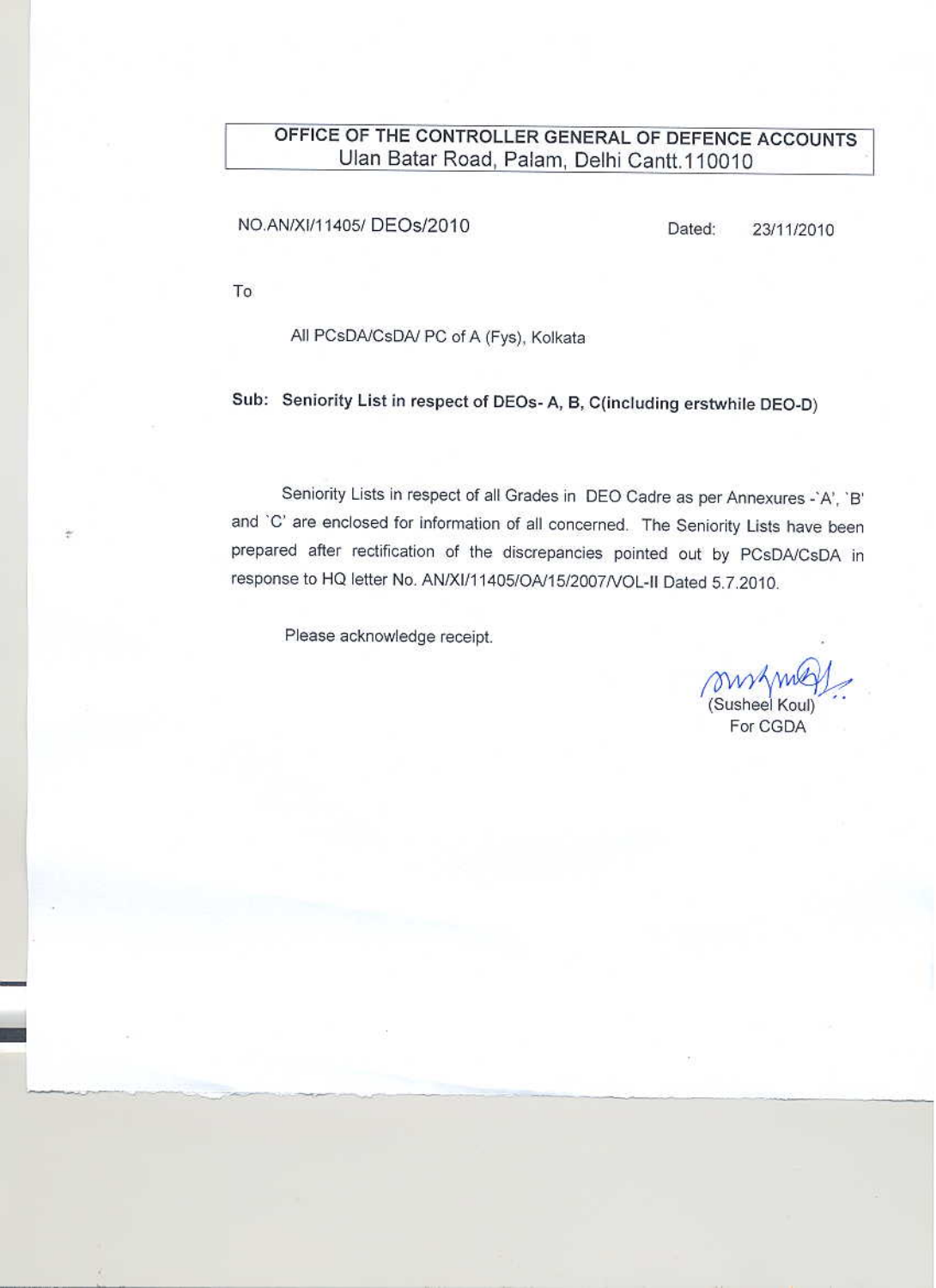┓

 $\mathsf{r}$ 

| OFFICE OF THE CONTTROLLER GENERAL OF DEFENCE ACCOUNTS |                           |               |                                                                  |            |           |                              |                              |            |  |  |  |  |
|-------------------------------------------------------|---------------------------|---------------|------------------------------------------------------------------|------------|-----------|------------------------------|------------------------------|------------|--|--|--|--|
| ULAN BATAR ROAD, PALAM, DELHI CANTT. 110010           |                           |               |                                                                  |            |           |                              |                              |            |  |  |  |  |
|                                                       | SENIORITY LIST OF DEO `A' |               |                                                                  |            |           |                              |                              |            |  |  |  |  |
|                                                       |                           |               | Prepared with reference to date of selection/date of Appointment |            |           |                              |                              |            |  |  |  |  |
| SI.<br>NΟ                                             | CD<br>A                   | A/C NO        | <b>NAME</b>                                                      | <b>DOB</b> | CAT       | <b>DOS</b>                   | DOA AS<br>DEO' A'            | <b>DOC</b> |  |  |  |  |
| 1                                                     | <b>AR</b>                 | 8329664       | VARINDER KR KALRA                                                | 10/09/1963 | UR        | 16/11/1987                   | 17/11/1987                   |            |  |  |  |  |
| $\overline{\mathbf{c}}$                               | <b>BL</b>                 | 8325663       | <b>R DURGA PRASAD</b>                                            | 09/10/1968 | UR        | 16/01/1989 20/02/1989        |                              | 20/02/1991 |  |  |  |  |
| 3                                                     | <b>BL</b>                 |               | 8325667 A CHANDRASEKHAR                                          | 23/08/1964 |           | UR 22/02/1989 30/03/1989     |                              | 30/03/1991 |  |  |  |  |
| 4                                                     | CС                        | 8328587 MANNO |                                                                  | 20/11/1964 | SC        | 28/03/1989 01/11/1989        |                              |            |  |  |  |  |
| 5                                                     | PT                        |               | 8320000 DEVENDRA NATH RAI                                        | 18/12/1966 |           | 07/04/1989                   | 27/07/1989                   | 27/07/1991 |  |  |  |  |
| 6                                                     | PN                        | 8328554       | <b>RAJ KUMAR SRIVASTAVA</b>                                      | 01/01/1965 | <b>UR</b> | 12/04/1989                   | 07/07/1989                   | 06/07/1991 |  |  |  |  |
| $\overline{7}$                                        | <b>SB</b>                 | 8325674       | M SATYA RATNA RADHA DEVI                                         | 03/11/1965 | UR I      | 17/04/1989                   | 24/04/1989                   | 24/04/1991 |  |  |  |  |
| 8                                                     | <b>SB</b>                 | 8325671       | P RADHA                                                          | 26/06/1966 |           | UR   17/04/1989   24/04/1989 |                              | 24/04/1991 |  |  |  |  |
| 9                                                     | SB                        |               | 8325678  P SOMMI REDDY                                           | 06/10/1966 |           | UR   17/04/1989   24/04/1989 |                              | 24/04/1991 |  |  |  |  |
| 10                                                    | <b>RH</b>                 | 8325672       | M M ALIKHAN                                                      | 28/08/1968 | UR        | 17/04/1989                   | 24/04/1989                   | 24/04/1991 |  |  |  |  |
| 11                                                    | <b>SB</b>                 | 8325680       | KHAJA YASEEN SHARIEF                                             | 01/09/1965 | UR        | 17/04/1989                   | 25/04/1989                   | 25/04/1991 |  |  |  |  |
| 12                                                    | <b>SB</b>                 | 8325681       | M SUJATHA                                                        | 21/09/1963 | UR        | 17/04/1989                   | 26/04/1989                   | 26/04/1991 |  |  |  |  |
| 13                                                    | <b>SB</b>                 |               | 8325682 G R MANI KUMARI                                          | 07/08/1966 |           |                              | UR   17/04/1989   27/04/1989 | 27/04/1991 |  |  |  |  |
| 14                                                    | SB                        |               | 8325683  T JANGAIAH                                              | 08/04/1964 |           | UR   17/04/1989   28/04/1989 |                              | 28/04/1991 |  |  |  |  |
| 15                                                    | <b>SB</b>                 | 8325687       | V SWARAJYA LAXMI                                                 | 02/10/1964 | UR I      | 08/05/1989 23/05/1989        |                              | 23/05/1991 |  |  |  |  |
| 16                                                    | <b>SB</b>                 | 8325686       | II BHASKARA RAO                                                  | 01/06/1959 | UR        | 12/05/1989                   | 22/05/1989                   | 22/05/1991 |  |  |  |  |
| 17                                                    | WC                        | 8330600       | RAMAN KUMARI SMT.                                                | 24/07/1969 | SC        | 31/08/1989                   | 01/09/1989                   | 31/08/1991 |  |  |  |  |
| 18                                                    | <b>AR</b>                 |               | 8324483   ID SHARMA                                              | 20/05/1965 |           | UR   16/10/1989   08/01/1990 |                              | 08/01/1992 |  |  |  |  |
| 19                                                    | <u>SC</u>                 |               | 8321026 SWATI A BHAVE                                            | 01/05/1965 |           | UR   20/10/1989   31/10/1989 |                              | 31/10/1991 |  |  |  |  |
| 20                                                    | <b>FY</b>                 | 8331089       | <b>ARUNA PANTANE</b>                                             | 28/12/1968 |           | SC 08/11/1989                | 01/02/1990                   | 31/01/1992 |  |  |  |  |
| 21                                                    | <b>BR</b>                 | 8321031       | A L PAWAR                                                        | 30/03/1961 | SC.       | 20/11/1989                   | 22/11/1989                   | 22/11/1991 |  |  |  |  |
| 22                                                    | <b>BR</b>                 | 8321036       | P P BOHODKAR                                                     | 29/05/1968 | <b>UR</b> | 20/11/1989                   | 27/11/1989                   | 27/11/1991 |  |  |  |  |
| 23                                                    | <b>BR</b>                 | 8321028       | S Y HENDRE                                                       | 12/07/1964 |           | UR 20/11/1989 29/11/1989     |                              | 29/11/1991 |  |  |  |  |
| 24                                                    | <u>SC</u>                 |               | 8321034 M P NENE                                                 | 07/06/1965 |           | UR 20/11/1989 29/11/1989     |                              | 29/11/1991 |  |  |  |  |
| 25                                                    | SC                        | 8321029       | R J SAWANT                                                       | 05/12/1969 | SC        | 20/11/1989                   | 29/11/1989                   | 29/11/1991 |  |  |  |  |
| 26                                                    | SC                        |               | 8321030 M R SANT                                                 | 15/02/1967 | UR.       | 20/11/1989                   | 04/12/1989                   | 04/12/1991 |  |  |  |  |
| 27                                                    | SC                        | 8321037       | D V RANPISE                                                      | 15/12/1966 | SC        | 20/11/1989                   | 29/12/1989                   | 29/12/1991 |  |  |  |  |
| 28                                                    | SC                        |               | 8321038 V P NIMBALKAR                                            | 05/12/1956 |           | UR   10/01/1990   16/01/1990 |                              | 16/01/1992 |  |  |  |  |
| 29                                                    | <b>IDS</b>                |               | 8328588 KIRAN PADIYANA                                           | 10/10/1964 | ST        |                              | 19/01/1990                   | 18/01/1992 |  |  |  |  |
| 30                                                    | SC                        | 8321041       | P M SUBHEDAR                                                     | 23/11/1955 |           | UR 23/03/1990 27/03/1990     |                              | 27/03/1992 |  |  |  |  |
| 31                                                    | CC                        |               | 8328619 VAISHALI SAXENA                                          | 10/06/1965 |           | UR 30/07/1989 04/06/1990     |                              |            |  |  |  |  |
| 32                                                    | CС                        | 8328617       | VANDANA SRIVASTAVA                                               | 02/08/1966 | UR        | 30/07/1989 04/06/1990        |                              |            |  |  |  |  |
| 33                                                    | CC                        | 8328621       | PANKAJ KUMAR DUBEY                                               | 01/01/1967 |           | UR 30/07/1989 04/06/1990     |                              |            |  |  |  |  |
| 34                                                    | <u>сс</u>                 |               | 8328618 KUSUM SRIVASTAVA                                         | 02/01/1967 |           | UR 30/07/1989 04/06/1990     |                              |            |  |  |  |  |
| 35                                                    | CС                        | 8328620       | <b>PUSHPA KHOLA</b>                                              | 05/10/1967 |           | UR 30/07/1989                | 04/06/1990                   |            |  |  |  |  |
| 36                                                    | CC                        | 8328631       | JANARDAN PRASAD MAURYA                                           | 10/02/1967 | UR        | 30/07/1989                   | 08/06/1990                   |            |  |  |  |  |
| 37                                                    | CC                        | 8328632       | <b>JITENDRA SINGH</b>                                            | 09/11/1968 | SC        | 23/07/1989                   | 08/06/1990                   |            |  |  |  |  |
| 38                                                    | CC                        |               | 8328629 ATUL KUMAR GUPTA                                         | 17/04/1965 |           | UR 30/07/1989 11/06/1990     |                              |            |  |  |  |  |
| 39                                                    | $_{\rm CC}$               |               | 8328635 RANJANA SRIVASTAVA                                       | 28/07/1965 |           | UR 30/07/1989 11/06/1990     |                              |            |  |  |  |  |
| 40                                                    | CC                        | 8328637       | <b>RAM NATH</b>                                                  | 28/03/1966 | SC        | 30/07/1989                   | 11/06/1990                   |            |  |  |  |  |
| 41                                                    | CC                        | 8328636       | <b>ROOP NARAYAN</b>                                              | 01/11/1966 | SC        | 30/07/1989 11/06/1990        |                              |            |  |  |  |  |
| 42                                                    | CC                        | 8328622       | BIPIN BIHARI PUSHKAR                                             | 05/12/1965 | SC        | 30/07/1989 12/06/1990        |                              |            |  |  |  |  |
| 43                                                    | AR                        | 8328630       | MUKESH KUMAR DIXIT                                               | 08/07/1967 |           | UR 30/07/1989 13/06/1990     |                              |            |  |  |  |  |
| 44                                                    | <u>СС</u>                 |               | 8328634   DESH RAJ YADAV                                         | 14/06/1968 |           | UR 30/07/1989   22/06/1990   |                              |            |  |  |  |  |
| 45                                                    | СC                        | 8328647       | R P SRIVASTAVA                                                   | 29/03/1965 | UR        | 30/07/1989                   | 09/07/1990                   |            |  |  |  |  |

46 CC 8328641 SUNIT KUMAR 02/07/1970 UR 30/07/1989 18/07/1990 47 |CC| 8328642 |ISHWAR DEEN | 18/12/1957 | SC | 30/07/1989 | 23/07/1990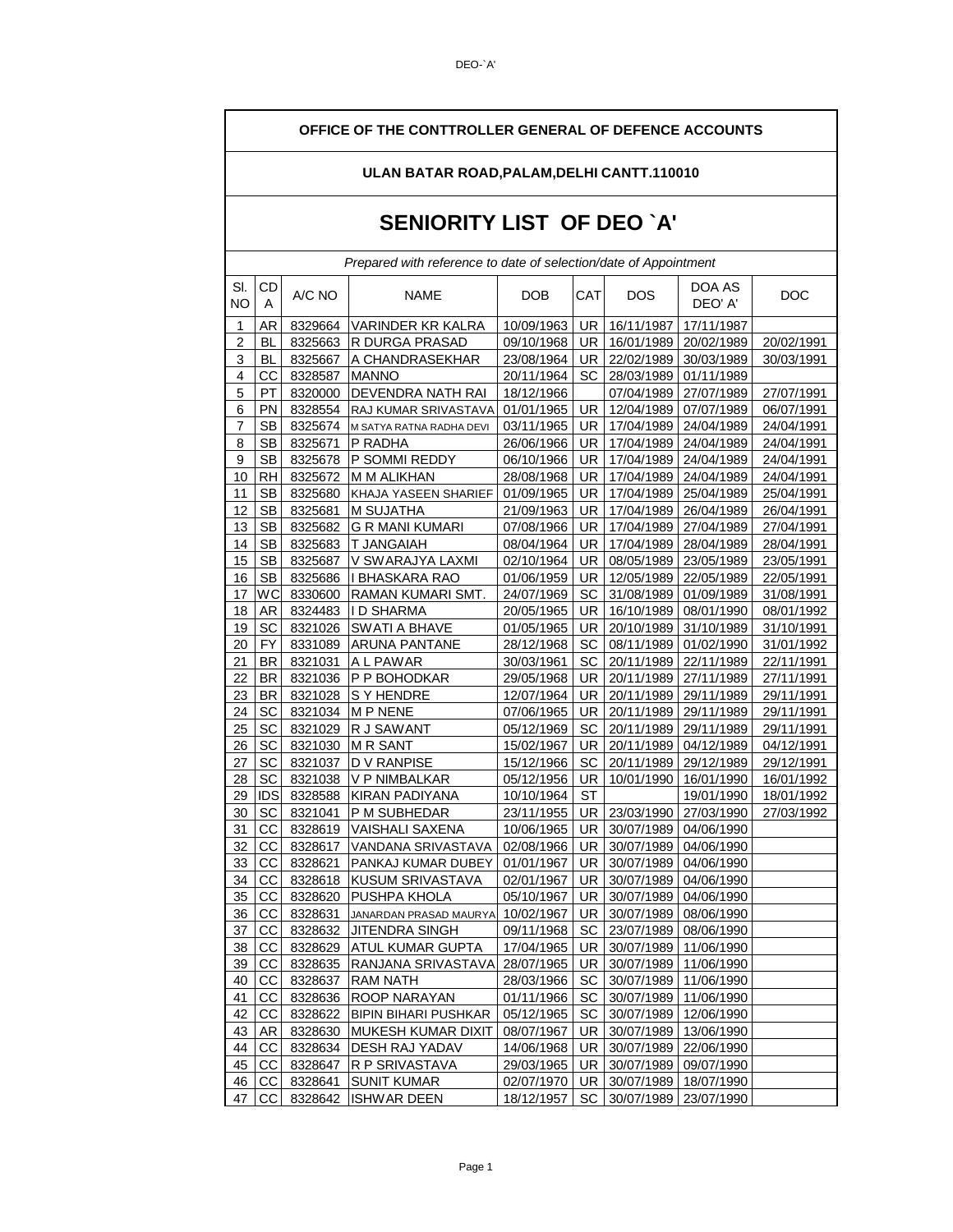| SI.<br>NΟ | CD<br>A    | A/C NO             | NAME                       | DOB        | CAT       | <b>DOS</b>            | DOA AS<br>DEO' A' | <b>DOC</b>  |
|-----------|------------|--------------------|----------------------------|------------|-----------|-----------------------|-------------------|-------------|
| 48        | <b>SB</b>  | 8332464            | T VENKATESWARLU            | 11/05/1962 | SC        | 10/08/1990            | 16/08/1990        | 16/08/1992  |
| 49        | <b>SB</b>  | 8332466            | P J VINAY KUMAR            | 24/09/1966 | UR        | 10/08/1990            | 16/08/1990        | 16/08/1992  |
| 50        | <b>SB</b>  | 8332468            | K RAGHAVA REDDY            | 12/02/1965 | UR        | 10/08/1990            | 17/08/1990        | 17/08/1992  |
| 51        | <b>SB</b>  | 8332467            | I RAJA SEKHAR              | 01/08/1965 | UR        | 10/08/1990            | 17/08/1990        | 17/08/1992  |
| 52        | <b>SB</b>  | 8332465            | <b>GOMARUM VIMALA</b>      | 22/04/1967 | UR        | 10/08/1990            | 17/08/1990        | 17/08/1992  |
| 53        | <b>PN</b>  | 8328645            | JITEENDRA SINGH            | 01/07/1965 | UR        | 30/07/1989            | 13/08/1990        | 12/11/1992  |
| 54        | <b>SB</b>  | 8332472            | <b>B UTTAM KUMAR</b>       | 19/03/1967 | UR        | 16/08/1990            | 22/08/1990        | 22/08/1992  |
| 55        | <b>SB</b>  | 8332470            | C VENKATLAXMI ANNAPURNA    | 07/06/1966 | UR.       | 13/09/1990            | 18/09/1990        | 18/09/1992  |
| 56        | <b>SB</b>  | 8332471            | I LAKSHMI SWARNALATHA      | 28/04/1966 | UR        | 13/09/1990            | 20/09/1990        | 20/09/1992  |
| 57        | SC         | 8321042            | K P NAGAYYA                | 04/03/1968 | SC        | 13/09/1990            | 20/09/1990        | 20/03/1993  |
| 58        | SC         | 8321043            | <b>SUJATA D MESHRAM</b>    | 10/06/1964 | SC        | 13/09/1990            | 21/09/1990        | 21/09/1992  |
| 59        | SC         | 8321044            | <b>MRS.N.K. KHAMBADKAR</b> | 20/12/1964 | ST        | 13/09/1990            | 24/09/1990        | 24/09/1992  |
| 60        | wс         | 8330650            | RAMANJIT KAUR SMT.         | 24/04/1970 | SC        | 19/09/1990            | 25/09/1990        | 24/09/1992  |
| 61        | <b>SB</b>  | 8332475            | C MANOJ KUMAR              | 27/07/1968 | UR        | 27/09/1990            | 08/10/1990        | 08/10/1992  |
| 62        | SC         | 8321045            | L B MANE                   | 02/02/1955 | UR        | 08/10/1990            | 29/10/1990        | 29/10/1992  |
| 63        | <b>NY</b>  | 8331838            | R KALAVATHI                | 10/10/1964 | SC        | 15/11/1990            | 22/11/1990        | 21//11/1992 |
| 64        | CN         | 8327204            | S NATARAJAN                | 16/05/1967 | UR        | 29/11/1990            | 22/02/1991        | 22/02/1993  |
| 65        | <b>CN</b>  |                    | S SARAVANAAN               |            | UR.       | 29/11/1990            | 25/02/1991        |             |
|           |            | 8327205<br>8327207 |                            | 20/05/1967 |           |                       |                   | 25/02/1993  |
| 66        | СN         |                    | PHILOMINA FRANCIS          | 07/06/1967 | UR        | 29/11/1990            | 11/03/1991        | 11/03/1993  |
| 67        | NС         | 8328082            | RAJENDER RANGROO           | 06/08/1968 | UR.       | 21/12/1990            | 07/01/1991        | 07/01/1993  |
| 68        | BL         | 8332478            | <b>HEMANTHA RAO</b>        | 21/12/1964 | UR        | 25/08/1989            | 10/01/1991        | 10/01/1993  |
| 69        | BL         | 8332482            | C R HARSHA                 | 15/12/1965 | UR        | 25/08/1989            | 10/01/1991        | 10/01/1993  |
| 70        | BL         | 8332479            | P N VEENA MANJUNATH        | 01/11/1966 | UR        | 25/08/1989            | 10/01/1991        | 10/01/1993  |
| 71        | BL         | 8332480            | <b>B R SATISH</b>          | 03/07/1967 | UR        | 25/08/1989            | 10/01/1991        | 10/01/1993  |
| 72        | BL         | 8332481            | <b>M S VENKATESH</b>       | 19/10/1967 | UR        | 25/08/1989            | 10/01/1991        | 10/01/1993  |
| 73        | BL         | 8332483            | C DATTA PRASAD             | 13/06/1968 | UR        | 25/08/1989            | 10/01/1991        | 10/01/1993  |
| 74        | BL         | 8332487            | D S KRISHNAMURTHY          | 25/10/1964 | UR        | 24/08/1989            | 11/01/1991        | 11/01/1993  |
| 75        | BL         | 8332485            | C A PRAHLDA RAO            | 01/05/1965 | UR.       | 25/08/1989            | 11/01/1991        | 11/01/1993  |
| 76        | BL         | 8332484            | PRABHU KRISHNANANDA G      | 08/12/1966 | UR        | 24/08/1989            | 11/01/1991        | 11/01/1993  |
| 77        | BL         | 8332486            | <b>K V SHEKAR</b>          | 28/05/1968 | UR.       | 25/08/1989            | 11/01/1991        | 11/01/1993  |
| 78        | BL         | 8332488            | T P CHANDRASHEKAR          | 22/06/1964 | SC        | 25/08/1989            | 14/01/1991        | 14/01/1993  |
| 79        | BL         | 8332489            | V JAYASHREE                | 24/07/1964 | SC        | 25/08/1989            | 17/01/1991        | 17/01/1993  |
| 80        | BL         | 8332490            | R BANUMATHY                | 20/10/1965 | UR        | 25/08/1989            | 21/01/1991        | 21/01/1993  |
| 81        | BL         | 8332491            | K V MANJUMATHA             | 30/08/1967 | UR        | 24/08/1989            | 22/01/1991        | 22/01/1993  |
| 82        | CC         | 8328669            | <b>KANTA RANI</b>          | 13/05/1964 | SC        | 29/07/1989            | 18/02/1991        |             |
| 83        | BL         | 8332492            | <b>LATHA IYENGER</b>       | 02/06/1964 | UR        | 25/08/1989            | 21/03/1991        | 21/03/1993  |
| 84        | CС         | 8316199            | AJAY KUMAR VERMA           | 10/12/1968 | UR        | 16/05/1991            | 03/09/1991        |             |
| 85        | JB         | 8332788            | PADMA MIRGE                | 05/02/1962 | UR        | 18/11/1990            | 12/08/1991        | 12/08/1993  |
| 86        | NY.        | 8331875            | R SRINIVASA RAO            | 01/07/1965 | <b>ST</b> | 30/10/1991            | 26/11/1991        | 25/11/1993  |
| 87        | WC         | 8328096            | <b>ASHOK KUMAR</b>         | 08/09/1967 | <b>SC</b> | 21/07/1992 10/08/1992 |                   | 09/08/1994  |
| 88        | JB         | 8332851            | <b>VISHAL KUMAR TOMAR</b>  | 11/12/1969 | SC        | 10/06/1993            | 18/10/1993        | 18/10/1995  |
| 89        | JB         | 8333477            | MILIND KUMAR ATTUT         | 27/06/1968 | SC        | 10/06/1993            | 16/02/1994        | 16/02/1996  |
| 90        | JB         | 8333478            | <b>VIVEK GORE</b>          | 08/02/1968 | UR.       | 10/06/1993            | 17/02/1994        | 17/02/1996  |
| 91        | SC         | 8333405            | V NARENDRA SOUNDANKAR      | 17/6/1971  | UR        | 27/06/1994            | 01/07/1994        | 01/07/1996  |
| 92        | SC         | 8333404            | ANAYA PRASAD GADE          | 17/09/1971 | UR        | 27/06/1994            | 01/07/1994        | 01/07/1996  |
| 93        | SC         | 8333403            | SWATI MILIND ADHE          | 14/07/1972 | UR        | 27/06/1994            | 01/07/1994        | 01/07/1996  |
| 94        | SC         | 8333407            | SANJAY K ASARM MHASKE      | 11/12/1966 | UR I      | 27/06/1994            | 04/07/1994        | 04/07/1996  |
| 95        | SC         | 8333408            | AJIT BHASKAR RASAL         | 01/07/1971 | UR.       | 27/06/1994            | 04/07/1994        | 04/07/1996  |
| 96        | SC         | 8333409            | PRADNYA AJIT THIGALE       | 23/04/1972 | UR        | 27/06/1994            | 04/07/1994        | 04/07/1996  |
| 97        | SC         | 8333410            | P PANDHARINATH PURKAR      | 11/01/1971 | UR        | 27/06/1994            | 08/07/1994        | 08/07/1996  |
| 98        | SC         | 8333411            | AJAY TUKARAM SHINDE        | 28/11/1965 | SC        | 08/07/1994            | 15/07/1994        | 15/07/1996  |
| 99        | FY.        | 8327400            | S S DEODHA R               | 06/11/1959 | UR.       |                       | 16/11/1994        | 04/04/1988  |
| 100       | <b>IDS</b> | 8331730            | DEEPANJAN CHOUDHARY        | 02/07/1972 | UR        | 17/04/1995            | 27/06/1995        | 26/06/97    |
| 101       | GT         | 8331745            | RAMAYAN SINGH              | 19/05/1974 | UR.       | 17/04/1995            | 12/07/1995        | 09/01/1997  |
| 102 GT    |            | 8331748            | GANASH BAHADUR THAPA       | 01/03/1957 | UR.       | 17/04/1995            | 14/07/1995        | 09/01/1997  |
| 103       | GT         | 8331749            | <b>GENEVIEVE DKHAR</b>     | 18/06/1971 | ST        | 17/04/1995            | 14/07/1995        | 09/01/1997  |
| 104       | GT         | 8331747            | <b>VALARIE MARBARIANG</b>  | 03/02/1973 | <b>ST</b> | 17/04/1995            | 14/07/1995        | 09/01/1997  |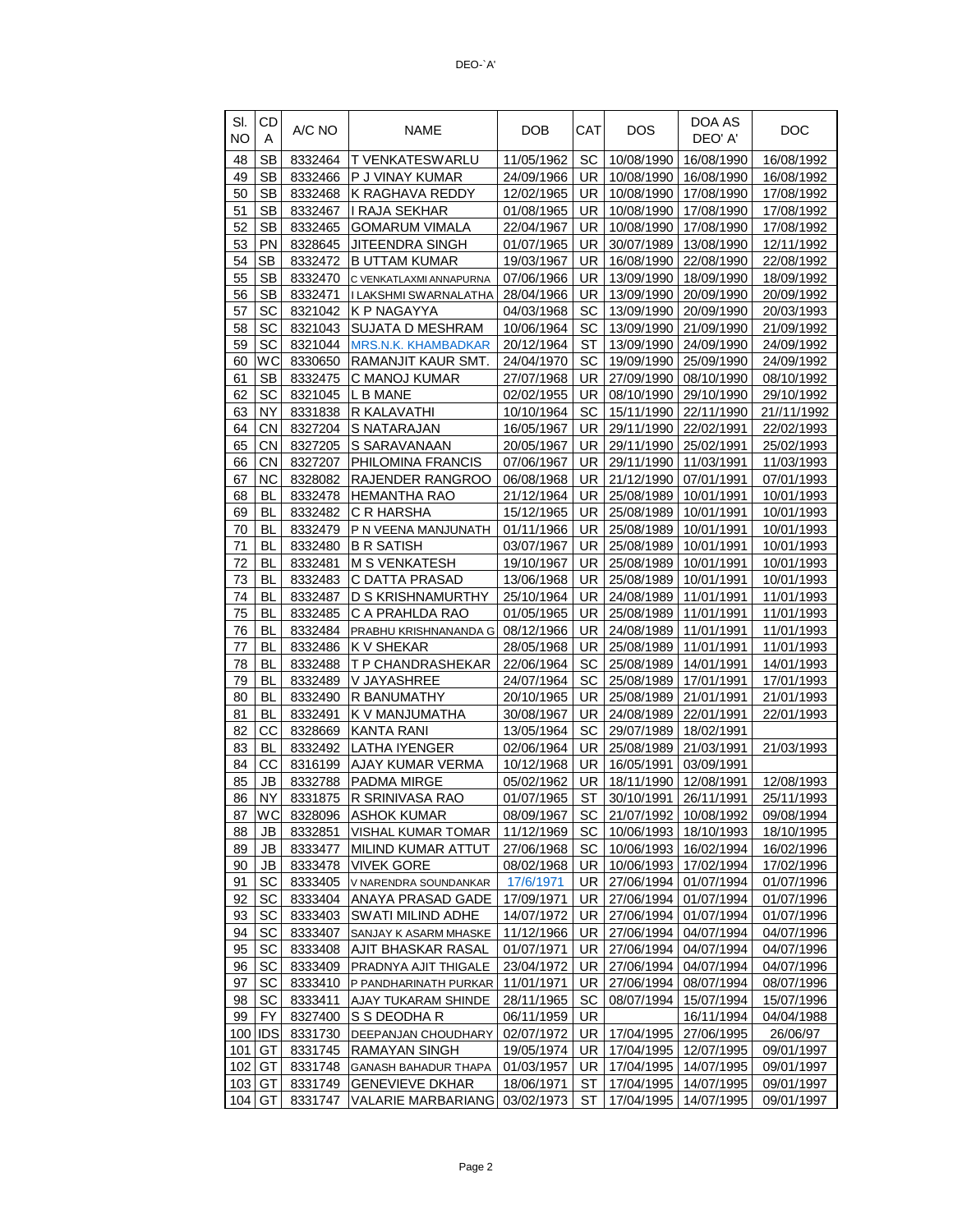| SI.<br><b>NO</b> | CD<br>Α   | A/C NO  | <b>NAME</b>           | DOB        | <b>CAT</b> | <b>DOS</b> | DOA AS<br>DEO' A' | DOC        |
|------------------|-----------|---------|-----------------------|------------|------------|------------|-------------------|------------|
| 105              | GT        | 8331760 | DATHIBHABHA CHALLAM   | 10/12/1973 | ST         | 17/04/1995 | 04/08/1995        | 09/01/1997 |
| 106              | GT        | 8334092 | <b>GEETA K SAIKIA</b> | 29/12/1971 | UR         | 20/06/1995 | 29/09/1995        | 01/09/1998 |
| 107              | PT        | 8320101 | <b>SUNIL KUMAR</b>    | 13/05/1975 | SC         |            | 06/06/1996        |            |
| 108              | PT        | 8320112 | <b>MOHD AFZAL</b>     | 01/10/1971 | UR.        | 01/10/1996 | 11/12/1996        |            |
| 109              | <b>PT</b> | 8320109 | <b>S K SRIVASTAVA</b> | 15/01/1972 | UR         | 01/10/1996 | 11/12/1996        |            |
| 110              | PT        | 8320114 | MITHILESH KUMAR SINGH | 15/06/1974 | UR.        | 01/10/1996 | 11/12/1996        |            |
| 111              | PT        | 8320111 | <b>ANIL KUMAR PAL</b> | 19/08/1974 | UR.        | 01/10/1996 | 11/12/1996        |            |
| 112              | PT        | 8320110 | DEVA NAND JHA         | 01/07/1975 | UR.        | 01/10/1996 | 11/12/1996        |            |
| 113              | PT        | 8320115 | <b>RAJEET KUMAR</b>   | 02/01/1975 | UR.        | 01/10/1996 | 27/12/1996        |            |
| 114              | PT        | 8320116 | SANJEEV KUMAR         | 08/01/1973 | <b>UR</b>  | 01/10/1996 | 21/01/1997        |            |
| 115              | AD        | 8320118 | <b>SHUSHIL KUMAR</b>  | 01/12/1972 | UR.        | 01/10/1996 | 12/02/1997        |            |
| 116              | OF        | 8332692 | E LAKSHMI             | 09/02/1973 | UR.        | 04/12/1997 | 10/12/1997        | 10/12/1999 |
| 117              | СN        | 8332696 | M RADHAKRISHNAN       | 20/08/1958 | UR         | 04/12/1997 | 15/12/1997        |            |
| 118              | <b>CN</b> | 8332691 | S VIJAYALAKSHMI       | 18/07/1970 | UR.        | 14/03/1997 | 08/12/1997        | 08/12/1999 |
| 119              | CN.       | 8332695 | S PREMA KUMARI        | 18/06/1972 | UR.        | 14/03/1997 | 12/12/1997        | 12/12/1999 |
| 120              | GT        | 8335134 | <b>AMRIT NARZARY</b>  | 02/05/1969 | ST         | 26/12/1997 | 08/05/1998        | 07/05/2001 |
| 121              | NY        | 8332740 | SHEEJA B C            | 02/05/1975 | SC         | 20/12/1999 | 19/06/2000        | 19/06/2002 |
| 122              | <b>NC</b> | 8335163 | <b>SUSHIL KUMAR</b>   | 25/11/1973 | UR.        | 21/11/2000 | 19/01/2001        |            |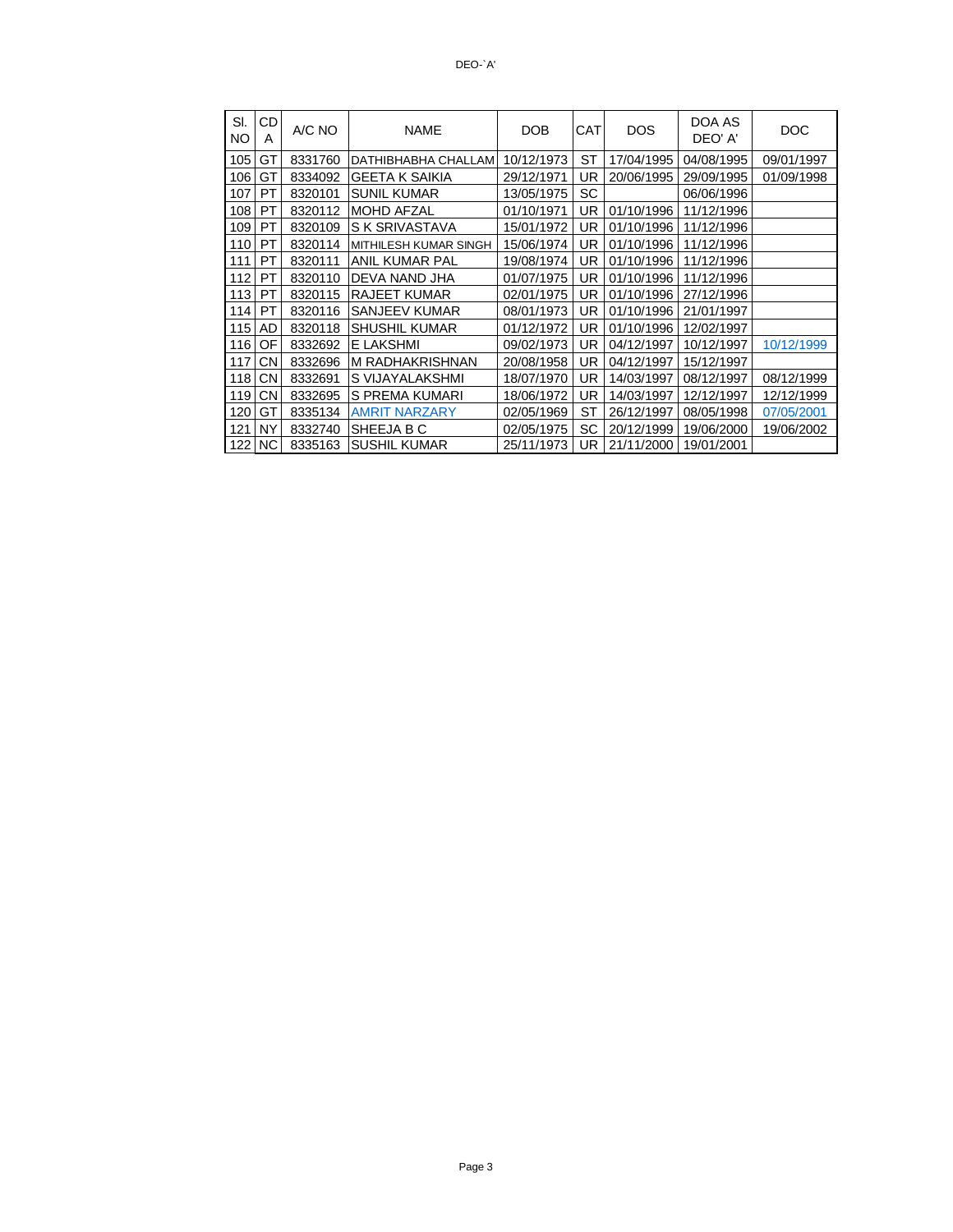### **OFFICE OF THE CONTTROLLER GENERAL OF DEFENCE ACCOUNTS**

#### **ULAN BATAR ROAD,PALAM,DELHI CANTT.110010**

## **SENIORITY LIST OF DEO 'B'**

### **Prepared with reference to date of selection/date of appointment**

| SL.             |                |               |                                           |            | СA |            |             |            | <b>DOP AS</b> |
|-----------------|----------------|---------------|-------------------------------------------|------------|----|------------|-------------|------------|---------------|
| ΝO              | <b>CD</b><br>A | A/C NO. INAME |                                           | <b>DOB</b> | т  | <b>DOS</b> | <b>DOA</b>  | <b>DOC</b> | DEO 'B'       |
| 1               | CС             |               | 8328375 RAKESH SRIVASTAVA                 | 01/07/1964 | UR | 31/01/1988 | 31/05/1988  | 30/05/1990 | 27/07/1995    |
| $\overline{c}$  | CC             |               | 8328374 BRIJENDRA SINGH                   | 28/10/1966 | UR | 31/01/1988 | 31/05/1988  | 30/05/1990 | 27/07/1995    |
| 3               | CC             |               | 8328378   NAMITA SAHGAL SMT.              | 06/06/1963 | UR | 31/01/1988 | 01/06/1988  | 31/05/1990 | 27/07/1995    |
| 4               | CС             |               | 8328379 PRITI BHATTACHARYA SMT.           | 13/03/1965 | UR | 31/01/1988 | 101/06/1988 | 31/05/1990 | 27/07/1995    |
| 5               | CС             | 8328381       | IPRITI SAXENA SMT.                        | 25/05/1965 | UR | 31/01/1988 | 01/06/1988  | 31/05/1990 | 27/07/1995    |
| $6\phantom{.}6$ | CС             | 8328377       | MEENA SHARMA KM.                          | 23/09/1959 | UR | 31/01/1988 | 02/06/1988  |            | 27/07/1995    |
| 7               | <b>PN</b>      |               | 8328420 SHIV KANT MISRA                   | 20/10/1963 | UR | 31/01/1988 | 27/06/1988  |            | 27/07/1995    |
| 8               | PN             |               | 8328405 SHYAMJI TIWARI                    | 13/03/1964 | UR | 31/01/1988 | 21/07/1988  |            | 27/07/1995    |
| 9               | JB             |               | 8329138 BALAJI CHAKRABORTY                | 26/02/1965 | UR | 25/02/1988 | 02/05/1988  | 02/05/1990 | 27/07/1995    |
| 10              | <b>JB</b>      |               | 8329135 J A NAHATAKAR                     | 20/11/1966 | UR | 25/02/1988 | 02/05/1988  | 02/05/1990 | 27/07/1995    |
| 11              | JB             |               | 8331006 ARCHANA KHATRI                    | 01/01/1966 | UR | 22/03/1988 | 06/07/1988  | 06/07/1990 | 27/07/1995    |
| 12              | wс             |               | 8330483 RAVINDER KAUR SMT.                | 10/08/1964 | UR | 25/03/1988 | 29/03/1988  | 28/03/1990 | 27/07/1995    |
| 13              | WC             |               | 8330485 VINOD KUMAR                       | 16/09/1968 | UR | 25/03/1988 | 29/03/1988  | 28/03/1990 | 27/07/1995    |
| 14              | WC             |               | 8330486 POONAM GARG SMT.                  | 27/03/1965 | UR | 25/03/1988 | 30/03/1988  | 29/03/1990 | 27/07/1995    |
| 15              | <b>WC</b>      |               | 8330488 KAVITA KAURA SMT.                 | 17/03/1968 | UR | 25/03/1988 | 30/03/1988  | 29/03/1990 | 27/07/1995    |
| 16              | WC             | 8330489       | SUNITA MANAKTLA SMT.                      | 03/06/1965 | UR | 25/03/1988 | 04/04/1988  | 03/04/1990 | 27/07/1995    |
| 17              | wс             |               | 8330490 SURINDER KAUR SMT.                | 30/03/1967 | UR | 25/03/1988 | 104/04/1988 | 03/04/1990 | 27/07/1995    |
| 18              | PT             |               | 8319982 PARTHASARATHI DASGUPTA 06/05/1963 |            | UR | 29/03/1988 | 04/07/1988  | 04/07/1990 | 27/07/1995    |
| 19              | PT             |               | 8319983   VISHWAJEET KUMAR                | 09/01/1964 | UR | 29/03/1988 | 04/07/1988  | 04/07/1990 | 27/07/1995    |
| 20              | PТ             |               | 8319988 K KISHORE SRIVASTAVA              | 17/01/1965 | UR | 29/03/1988 | 04/07/1988  | 04/07/1990 | 27/07/1995    |
| 21              | PT             | 8319981       | <b>DEEPAK KUMAR</b>                       | 02/04/1965 | UR | 29/03/1988 | 04/07/1988  | 04/07/1990 | 27/07/1995    |
| 22              | PT             | 8319986       | <b>DILIP KUMAR</b>                        | 16/09/1965 | UR | 29/03/1988 | 04/07/1988  | 04/01/1991 | 27/07/1995    |
| 23              | PT             | 8319984       | UMESH KUMAR SINHA                         | 03/02/1966 | UR | 29/03/1988 | 04/07/1988  | 04/01/1991 | 27/07/1995    |
| 24              | PT             | 8319985       | <b>G P GUPTA</b>                          | 28/02/1966 | UR | 29/03/1988 | 04/07/1988  | 04/07/1990 | 27/07/1995    |
| 25              | WC             |               | 8330492 MAHESH KUMAR SHOREY               | 09/06/1962 | UR | 15/04/1988 | 19/04/1988  | 18/04/1990 | 27/07/1995    |
| 26              | JB             |               | 8329140 RAKESH KUMAR PANDEY 25/12/1965    |            | UR | 26/04/1988 | 02/05/1988  | 02/05/1990 | 27/07/1995    |
| 27              | JB             | 8329139       | <b>LATA SINGH</b>                         | 04/05/1967 | UR | 26/04/1988 | 02/05/1988  | 02/05/1990 | 27/07/1995    |
| 28              | JB             | 8329141       | <b>ATULYA VERMA</b>                       | 16/09/1968 | UR | 26/04/1988 | 02/05/1988  | 02/05/1990 | 27/07/1995    |
| 29              | JB             | 8329143       | <b>GOPAL DAS YADAV</b>                    | 01/05/1966 | UR | 26/04/1988 | 04/05/1988  | 04/05/1990 | 27/07/1995    |
| 30              | CN             |               | 8325555 J BHASKAR                         | 03/03/1965 | UR | 27/04/1988 | 02/05/1988  | 02/05/1990 | 27/07/1995    |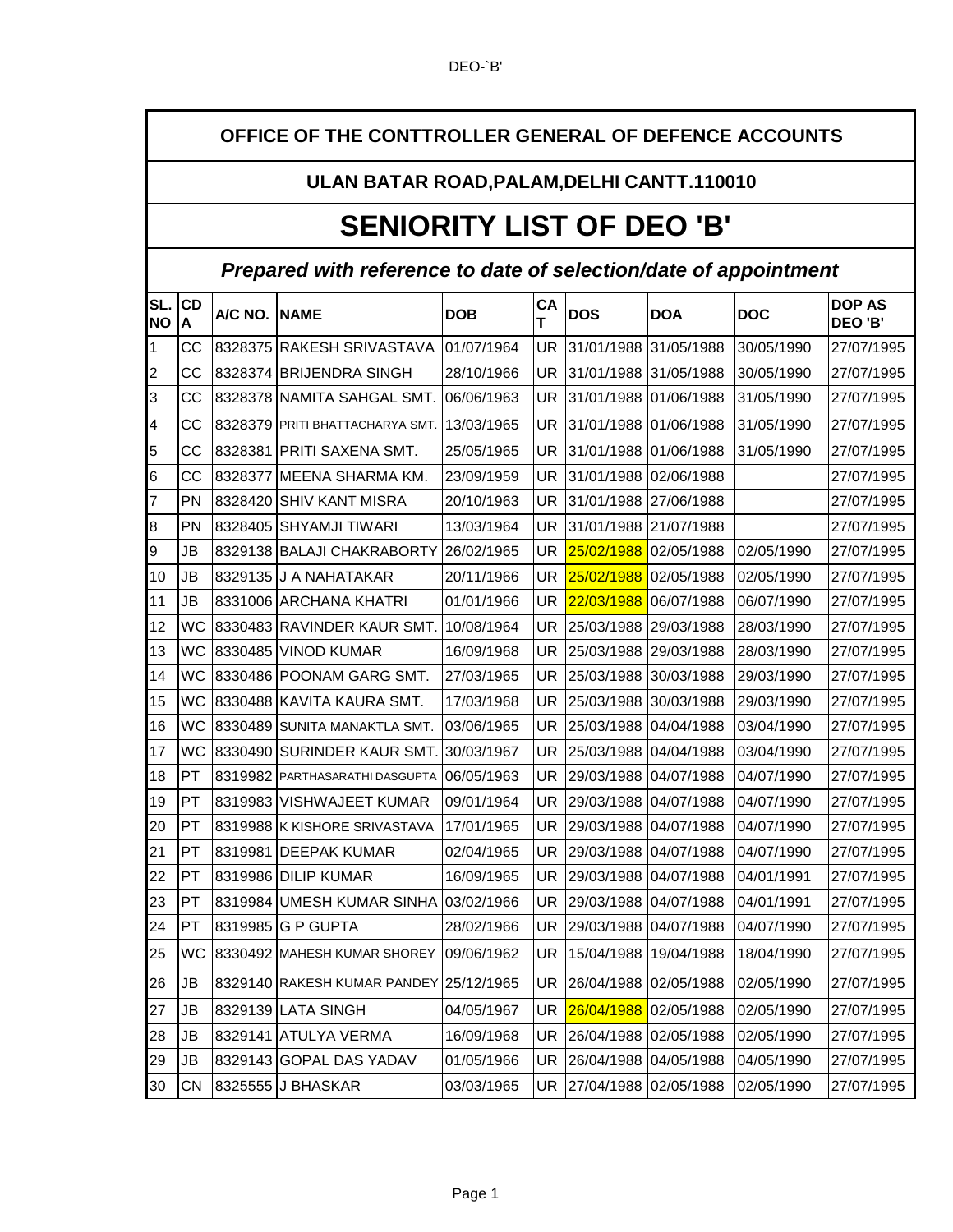| SL.<br><b>NO</b> | CD<br>Α    | A/C NO. NAME |                                           | <b>DOB</b> | <b>CA</b><br>т | <b>DOS</b> | <b>DOA</b> | <b>DOC</b> | <b>DOP AS</b><br>DEO 'B' |
|------------------|------------|--------------|-------------------------------------------|------------|----------------|------------|------------|------------|--------------------------|
| 31               | <b>SB</b>  |              | 8325558 J V N D MALLESHWAR                | 05/10/1965 | UR             | 27/04/1988 | 02/05/1988 | 02/05/1990 | 27/07/1995               |
| 32               | <b>CN</b>  |              | 8325559 K V S N N SRINIVAS                | 03/07/1966 | UR             | 27/04/1988 | 02/05/1988 | 02/05/1990 | 27/07/1995               |
| 33               | <b>RH</b>  |              | 8325564 G K SUDHAKAR                      | 19/02/1963 | UR             | 27/04/1988 | 04/05/1988 | 04/05/1990 | 27/07/1995               |
| 34               | <b>SB</b>  |              | 8325565 G V S L KAMESHWARI                | 18/04/1967 | UR             | 27/04/1988 | 04/05/1988 | 04/05/1990 | 27/07/1995               |
| 35               | <b>RH</b>  |              | 8325563 R ARUN KUMAR                      | 03/04/1968 | UR             | 27/04/1988 | 05/05/1988 | 05/05/1990 | 27/07/1995               |
| 36               | <b>SB</b>  |              | 8325569 M JACOB GEORGE                    | 27/02/1965 | UR             | 27/04/1988 | 06/05/1988 | 06/06/1990 | 27/07/1995               |
| 37               | <b>SB</b>  |              | 8325560 K PHANESHWARI                     | 06/10/1964 | UR             | 28/04/1988 | 02/05/1988 | 02/05/1990 | 27/07/1995               |
| 38               | IDS        |              | 8325561 JJ VINAY KUMAR                    | 23/03/1963 | UR             | 28/04/1988 | 03/05/1988 | 03/05/1990 | 27/07/1995               |
| 39               | <b>SB</b>  |              | 8325566 D SUNITHRA                        | 11/10/1965 | UR             | 28/04/1988 | 04/05/1988 | 04/05/1990 | 27/07/1995               |
| 40               | <b>SB</b>  |              | 8325568 P SUJATHA                         | 15/12/1962 | UR             | 28/04/1988 | 06/05/1988 | 06/05/1990 | 27/07/1995               |
| 41               | <b>SB</b>  |              | 8325567 K S PUSHPA LATHA                  | 06/05/1963 | UR             | 28/04/1988 | 06/05/1988 | 06/05/1990 | 27/07/1995               |
| 42               | OF         |              | 8324084 B G ASWANI                        | 03/08/1960 | UR             | 02/05/1988 | 04/08/1988 | 04/08/1990 | 27/07/1995               |
| 43               | BL         |              | 8325554 P PRAKASH                         | 02/04/1964 | UR             | 19/07/1987 | 11/05/1988 | 11/05/1990 | 27/07/1995               |
| 44               | <b>SB</b>  |              | 8325579 B SHAIALAJA                       | 02/06/1963 | UR             | 20/05/1988 | 26/05/1988 | 26/05/1990 | 27/07/1995               |
| 45               | <b>SB</b>  |              | 8325583 G PADMAJA                         | 03/05/1964 | UR             | 20/05/1988 | 27/05/1988 | 27/05/1990 | 27/07/1995               |
| 46               | <b>SB</b>  |              | 8325584 P SHIVA SHANKAR RAO               | 04/11/1964 | UR             | 20/05/1988 | 30/05/1988 | 30/05/1990 | 27/07/1995               |
| 47               | <b>SB</b>  |              | 8325585 MOHD UMER QURAISHI 17/05/1966     |            | UR             | 20/05/1988 | 30/05/1988 | 30/05/1990 | 27/07/1995               |
| 48               | <b>SB</b>  |              | 8325587 M PADMAJA                         | 08/08/1966 | UR             | 30/05/1988 | 03/06/1988 | 03/06/1990 | 27/07/1995               |
| 49               | JB         |              | 8330988 RAJEEV PRASAD BILTHARE 03/06/1965 |            | UR             | 01/06/1988 | 10/06/1988 | 10/06/1990 | 27/07/1995               |
| 50               | JB         |              | 8331009 ANAND DIDHATE                     | 11/12/1967 | <b>UR</b>      | 27/06/1988 | 04/07/1988 | 04/07/1990 | 27/07/1995               |
| 51               | JB         |              | 8331005 PRAKASH KUMAR SAHA                | 05/01/1967 | UR             | 27/06/1988 | 05/07/1988 | 05/07/1990 | 27/07/1995               |
| 52               | JB         | 8331011      | <b>IREHANA QURESHI KM.</b>                | 01/07/1964 | UR             | 05/07/1988 | 08/07/1988 | 08/07/1990 | 27/07/1995               |
| 53               | JB         |              | 8331013 SHARAD CHOUHAN                    | 01/12/1965 | UR             | 05/07/1988 | 08/07/1988 | 08/07/1990 | 27/07/1995               |
| 54               | FY         |              | 8331010 MEENA BHATIA                      | 02/12/1967 | UR             | 05/07/1988 | 08/07/1988 | 08/07/1990 | 27/07/1995               |
| 55               | <b>IDS</b> |              | 8331014 NIVEDITA BANERJEE                 | 10/03/1964 | UR             | 05/07/1988 | 11/07/1988 | 11/07/1990 | 27/07/1995               |
| 56               | JB         |              | 8331035 VISHWAJIT GHOSH                   | 17/09/1964 | <b>UR</b>      | 28/07/1988 | 26/10/1988 | 26/10/1990 | 27/07/1995               |
| 57               | СG         |              | 8329670 KRISHNA KUMARI SMT.               | 22/12/1963 | UR             | 14/09/1988 | 20/09/1988 | 20/09/1990 | 27/07/1995               |
| 58               | ΒR         | 8329671      | NAMRATA JASSAL SMT.                       | 17/04/1965 | UR             | 16/09/1988 | 20/09/1988 | 20/09/1990 | 27/07/1995               |
| 59               | ND         |              | 8329673 KAMALA THAKUR SMT.                | 04/04/1963 | UR             | 22/09/1988 | 12/10/1988 | 12/10/1990 | 27/07/1995               |
| 60               | AR         |              | 8329674 HARSH MALHOTRA                    | 29/01/1964 | UR.            | 03/10/1988 | 12/10/1988 | 12/10/1990 | 27/07/1995               |
| 61               | CN         |              | 8325643 SURESH D HARIBAL                  | 03/01/1966 | UR             | 06/10/1988 | 16/11/1988 | 16/11/1990 | 27/07/1995               |
| 62               | CN         |              | 8325639 N SURESH                          | 31/08/1966 | UR             | 06/10/1988 | 16/11/1988 | 16/11/1990 | 27/07/1995               |
| 63               | BL         | 8325641      | A K NAGARAJAN                             | 20/04/1967 | UR             | 06/10/1988 | 16/11/1988 | 16/11/1990 | 27/07/1995               |
| 64               | BL         |              | 8325640 S ARUN BABU                       | 08/12/1968 | UR             | 06/10/1988 | 16/11/1988 | 16/11/1990 | 27/07/1995               |
| 65               | BL         |              | 8325652   D CHANDER                       | 09/07/1966 | UR             | 06/10/1988 | 18/11/1988 | 18/11/1990 | 27/07/1995               |
| 66               | BL         | 8325651      | <b>G R SRIDHAR</b>                        | 07/12/1967 | UR             | 06/10/1988 | 18/11/1988 | 18/11/1990 | 27/07/1995               |
| 67               | BL         |              | 8325653 S RADHAKRISHANAN                  | 18/10/1965 | UR             | 06/10/1988 | 21/11/1988 | 21/11/1990 | 27/07/1995               |
| 68               | <b>CN</b>  |              | 8325654 CHANDRIKA SAI PRASAD              | 17/07/1965 | UR             | 11/11/1988 | 24/11/1988 | 24/11/1990 | 22/12/1997               |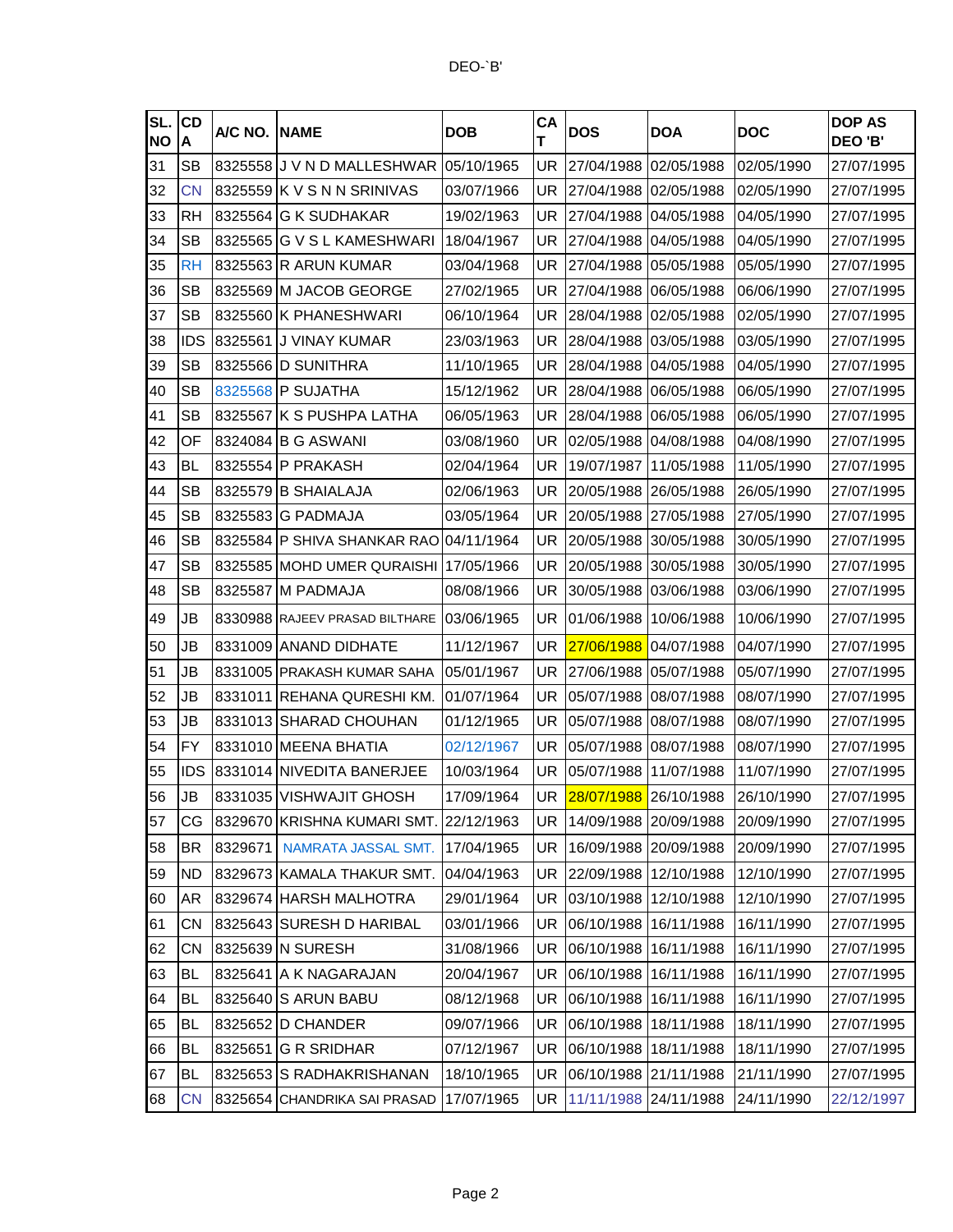| SL.<br><b>NO</b> | CD<br>A    | A/C NO. | <b>NAME</b>                                 | <b>DOB</b> | CA<br>т   | <b>DOS</b>            | <b>DOA</b> | <b>DOC</b> | <b>DOP AS</b><br>DEO 'B' |
|------------------|------------|---------|---------------------------------------------|------------|-----------|-----------------------|------------|------------|--------------------------|
| 69               | <b>BL</b>  | 8325655 | <b>MM NAINA</b>                             | 30/01/1966 | UR        | 06/10/1988            | 25/11/1988 | 25/11/1990 | 27/07/1995               |
| 70               | <b>BL</b>  | 8325657 | IR RAVI                                     | 19/09/1963 | UR        | 06/10/1988            | 09/12/1988 | 09/12/1990 | 27/07/1995               |
| 71               | <b>BL</b>  | 8325656 | <b>A SANTHA KUMAR</b>                       | 06/04/1964 | UR        | 06/10/1988            | 09/12/1988 | 09/12/1990 | 27/07/1995               |
| 72               | <b>BL</b>  | 8325644 | V SANDHYA                                   | 23/06/1964 | UR        | 11/10/1988            | 16/11/1988 | 16/11/1990 | 27/07/1995               |
| 73               | <b>NC</b>  |         | 8328024 VINOD KUMAR KUKRETI                 | 30/08/1969 | UR        | 21/10/1988            | 11/04/1989 | 10/04/1991 | 27/07/1995               |
| 74               | <b>RD</b>  | 8328025 | <b>LALIT BHARDWAJ</b>                       | 28/11/1963 | UR        | 21/10/1988            | 24/04/1989 | 23/04/1991 | 27/07/1995               |
| 75               | JB         |         | 8331055 DEEPAK KUMAR CHAWLA                 | 26/05/1964 | UR        | 27/10/1988            | 25/01/1989 | 25/01/1991 | 27/07/1995               |
| 76               | JB         |         | 8331054 KAMALJIT SINGH SACHDEVA             | 21/09/1968 | UR        | 27/10/1988            | 10/02/1989 | 10/02/1991 | 27/07/1995               |
| 77               | SC         |         | 8320994 SIVRAM K SAPKAL                     | 31/03/1966 | UR        | 11/11/1987            | 12/11/1987 | 08/12/1989 | 22/12/1997               |
| 78               | WC         | 8330517 | SHABNAM MADAN SMT.                          | 02/01/1967 | UR        |                       | 17/11/1988 | 16/11/1990 | 22/12/1997               |
| 79               | <b>WC</b>  |         | 8330518 MANJU RANA SMT.                     | 12/02/1968 | UR        | 17/11/1988            | 21/11/1988 | 20/11/1990 | 22/12/1997               |
| 80               | <b>NC</b>  | 8330520 | <b>SUNITA PATHANIA</b>                      | 20/12/1966 | UR        |                       | 22/11/1988 | 21/11/1990 | 22/12/1997               |
| 81               | CС         | 8328524 | <b>VINAY KUMAR MISHRA</b>                   | 15/06/1965 | UR        | 12/12/1988            | 10/05/1989 |            | 22/12/1998               |
| 82               | CC         | 8328525 | ISANJAI KUMAR                               | 11/11/1965 | UR        | 12/12/1988            | 12/05/1989 |            | 22/12/1997               |
| 83               | CС         | 8328527 | PRAKASH AGARWAL                             | 13/06/1965 | UR        | 12/12/1988            | 15/05/1989 |            | 22/12/1997               |
| 84               | <b>NY</b>  |         | 8328530 ANNAMMA TOMMY KUTTY                 | 05/01/1964 | UR        | 12/12/1988            | 24/05/1989 | 24/05/1991 | 22/12/1997               |
| 85               | CC         | 8328531 | SUNITA CHAWLA SMT.                          | 05/06/1966 | UR        | 12/12/1988            | 24/05/1989 | 24/05/1991 | 22/12/1997               |
| 86               | CC         |         | 8328532 ANWAR AZIZ                          | 15/12/1966 | UR        | 12/12/1988            | 24/05/1989 |            | 22/12/1997               |
| 87               | GT         | 8328882 | <b>KESHAB SHARMA</b>                        | 01/05/1966 | UR        | 15/12/1988            | 11/09/1989 | 01/09/1991 | 22/12/1997               |
| 88               | FY         |         | 8328883 ANUP SUR                            | 27/08/1960 | UR        | 16/12/1988<br>AS KPO  | 11/09/1989 | 01/09/1991 | 22/12/1997               |
| 89               | PN         | 8316163 | <b>SMT. SAMITA ANAND</b>                    | 14/11/1959 | UR        | 29/12/1988            | 20/03/1989 | 20/03/1991 | 22/12/1997               |
| 90               | <b>PN</b>  |         | 8316164 SANJAY KAPIL                        | 01/01/1966 | UR        | 29/12/1988            | 29/03/1989 | 29/03/1991 | 22/12/1997               |
| 91               | PN         | 8316168 | U K MAURYA                                  | 12/03/1965 | UR        | 29/12/1988            | 05/07/1989 |            | 22/12/1997               |
| 92               | <b>NC</b>  | 8330537 | <b>GURCHARAN KAUR</b>                       | 03/03/1956 | UR        |                       | 06/01/1989 | 05/01/1991 | 22/12/1997               |
| 93               | WC         |         | 8330538 RAKESH KUMAR                        | 23/07/1963 | UR.       |                       | 06/01/1989 | 05/01/1991 | 22/12/1997               |
| 94               | <b>BL</b>  |         | 8325665 S DWARAKA NATH                      | 15/09/1964 | UR.       | 16/01/1989 03/03/1989 |            | 03/03/1991 | 22/12/1997               |
| 95               | <b>CN</b>  |         | 8325662 NARAYNA BURLI                       | 26/12/1964 | UR.       | 16/02/1989 20/02/1989 |            | 20/02/1991 | 22/12/1997               |
| 96               | FY         |         | 8325659 V RAJAN                             | 23/03/1966 | UR.       | 27/01/1989            | 27/01/1989 | 27/01/1991 | 22/12/1997               |
| 97               | GT         |         | 8328889 MANOJ KUMAR BUJAR BARUAH 02/03/1967 |            | UR.       | 01/02/1989            | 11/09/1989 | 01/09/1991 | 22/12/1997               |
| 98               | JB         |         | 8331059 C S SACHDEVA                        | 02/03/66.  | UR        | 10/02/1989            | 31/03/1989 | 31/03/1991 | 22/12/1997               |
| 99               | ${\sf JB}$ |         | 8331060 P K TIWARI                          | 05/02/1964 | <b>UR</b> | 10/02/1989            | 04/04/1989 | 04/04/1991 | 22/12/1997               |
| 100 BL           |            |         | 8331062 JAYA PRASAD                         | 12/11/1967 | UR.       | 10/02/1989            | 05/04/1989 | 05/04/1991 | 22/12/1997               |
| $101$ JB         |            |         | 8331064 SUDHIR KR GUPTA                     | 03/10/1967 | UR        | 10/02/1989            | 07/04/1989 | 07/04/1991 | 22/12/1997               |
| 102 SC           |            |         | 8331068 VICTOR SIDNIS                       | 10/02/1964 | <b>UR</b> | 10/02/1989            | 19/04/1989 | 19/04/1991 | 22/12/1997               |
| 103 JB           |            |         | 8331069 ARUN KUMAR GUPTA                    | 16/02/1967 | UR.       | 10/02/1989            | 27/04/1989 | 27/04/1991 | 22/12/1997               |
| 104 BL           |            |         | 8325668 C G VENKATESH                       | 14/04/1967 | UR        | 17/02/1989            | 30/03/1989 | 30/03/1991 | 22/12/1997               |
| 105 BL           |            |         | 8325669 M SUMATHI                           | 03/04/1964 | <b>UR</b> | 17/02/1989            | 31/03/1989 | 30/03/1991 | 22/12/1997               |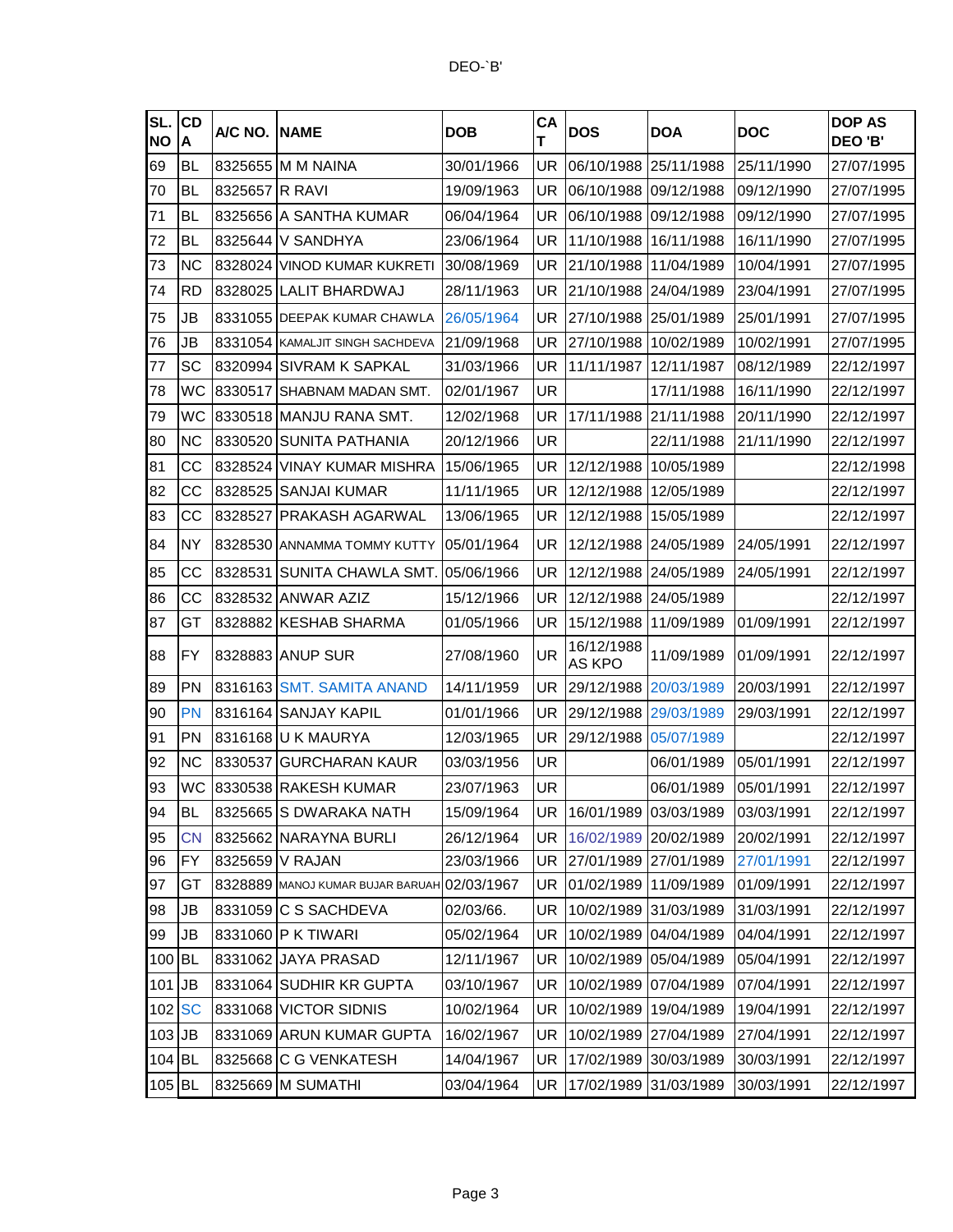#### **OFFICE OF THE CONTTROLLER GENERAL OF DEFENCE ACCOUNTS**

#### **ULAN BATAR ROAD,PALAM,DELHI CANTT.110010**

#### **SENIORITY LIST of DEO'C' (including erstwhile DEO'D')**

#### **Prepared with reference to date of selection/date of appointment**

| <b>S.NO</b>    | <b>CDA</b> | A/C NO. | <b>NAME</b>                         | <b>DOB</b> |           | <b>CAT DOS</b> | DOA as<br><b>DEO A</b> | <b>DOC</b>                     | DOP                              | <b>RANK</b>                  |
|----------------|------------|---------|-------------------------------------|------------|-----------|----------------|------------------------|--------------------------------|----------------------------------|------------------------------|
| 1              | SC         | 8311450 | S S JOSHI                           | 20-09-1951 | UR        |                |                        | 16-03-1970 01-11-1976 16/11/92 | 28/05/79<br>18/03/97             | <b>SKP</b><br>DEO C<br>DEO D |
| $\overline{2}$ | FY         | 8311455 | A R BASETTY                         | 03-01-1952 | UR        | 10-02-1972     |                        | 14-02-1972 01-11-1976          | 15/05/81<br>16/1192<br>18/03/97  | <b>SKP</b><br>DEO C<br>CEO D |
| 3              | <b>FY</b>  | 8311456 | <b>SK PUNDE</b>                     | 20-10-1951 | <b>UR</b> | 28-02-1972     |                        | 02-03-1972 01-11-1976 16/11/92 | 15/05/81<br>18/03/97             | <b>SKP</b><br>DEO C<br>DEO D |
| 4              | <b>FY</b>  | 8311490 | MIRZA NASEER BAIG                   | 30-07-1951 | <b>UR</b> | 12-04-1972     |                        | 18-04-1972 01-11-1976          | 15/05/81<br>16/11/92<br>18/03/97 | <b>SKP</b><br>DEO C<br>DEO D |
| 5              | <b>FY</b>  | 8311492 | P NARAYAN                           | 04-04-1952 | UR        | 12-04-1972     |                        | 19-04-1972 01-11-1976          | 15/05/81<br>16/11/92<br>18/03/97 | <b>SKP</b><br>DEO C<br>DEO D |
| 6              | <b>FY</b>  | 8311491 | KRISHNA BHAGWAN<br><b>NAIDU</b>     | 01-04-1953 | <b>UR</b> | 12-04-1972     |                        | 19-04-1972 01-11-1976          | 01/10/84<br>16/11/92<br>18/03/97 | <b>SKP</b><br>DEO C<br>DEO D |
| 7              | <b>FY</b>  | 8311424 | <b>MANJU BHAR</b>                   | 01-10-1951 | SC        | 30-09-1972     |                        | 03-10-1972 01-11-1976          | 01/10/84<br>16/11/92<br>18/03/97 | <b>SKP</b><br>DEO C<br>DEO D |
| 8              | FY         | 8311425 | <b>BANI</b><br><b>BHATTACHARJEE</b> | 10-01-1954 | UR        | 15-03-1972     |                        | 16-03-1972 01-11-1976          | 20/10/86<br>16/11/92<br>18/03/97 | <b>SKP</b><br>DEO C<br>DEO D |
| 9              | FY         | 8311481 | S CHANDRA<br><b>SHEKHARAN</b>       | 18-06-1951 | <b>UR</b> | 21-05-1972     |                        | 01-06-1972 01-11-1976          | 20/10/86<br>16/11/92<br>18/03/97 | <b>SKP</b><br>DEO C<br>DEO D |
| 10             | FY         | 8311482 | K NARASINGA RAO                     | 01-05-1952 | <b>UR</b> | 29-05-1972     |                        | 01-06-1972 01-11-1976          | 20/10/86<br>16/11/92<br>18/03/97 | <b>SKP</b><br>DEO C<br>DEO D |
| 11             | FY         | 8311471 | <b>MAN MOHAN CHADHA</b>             | 30-11-1951 | <b>UR</b> | 20-06-1972     | 27-06-1972 02-01-1978  |                                | 20/10/86<br>16/11/92<br>18/03/97 | <b>SKP</b><br>DEO C<br>DEO D |
| 12             | <b>FY</b>  | 8311496 | N MANOHARAN                         | 09-06-1952 | UR        | 29-07-1972     |                        | 14-08-1972 02-01-1978          | 20/10/86<br>16/11/92<br>18/03/97 | <b>SKP</b><br>DEO C<br>DEO D |
| 13             | FY         | 8311497 | <b>M ARUMUGAM</b>                   | 10-06-1951 | <b>UR</b> | 24-08-1972     |                        | 11-09-1972 02-01-1978          | 20/10/86<br>16/1192<br>11/0199   | <b>SKP</b><br>DEO C<br>DEO D |
| 14             | FY         | 8311420 | JAYASREE<br><b>CHATTOPADHYAY</b>    | 20-11-1951 | UR        | 30-09-1972     |                        | 03-10-1972 02-01-1978          | 20/10/86<br>16/11/92<br>11/01/99 | <b>SKP</b><br>DEO C<br>DEO D |
| 15             | FY         | 8311426 | DIPTI ADHYA (DEY)                   | 12-04-1952 | UR        | 30-09-1972     |                        | 03-10-1972 02-01-1978          | 20/10/86<br>16/11/92<br>11/01/99 | <b>SKP</b><br>DEO C<br>DEO D |
| 16             | FY         | 8311429 | ALPANA SINHA                        | 10-05-1953 | UR        | 30-09-1972     |                        | 03-10-1972 02-01-1978          | 20/10/86<br>16/11/92<br>11/01/99 | <b>SKP</b><br>DEO C<br>DEO D |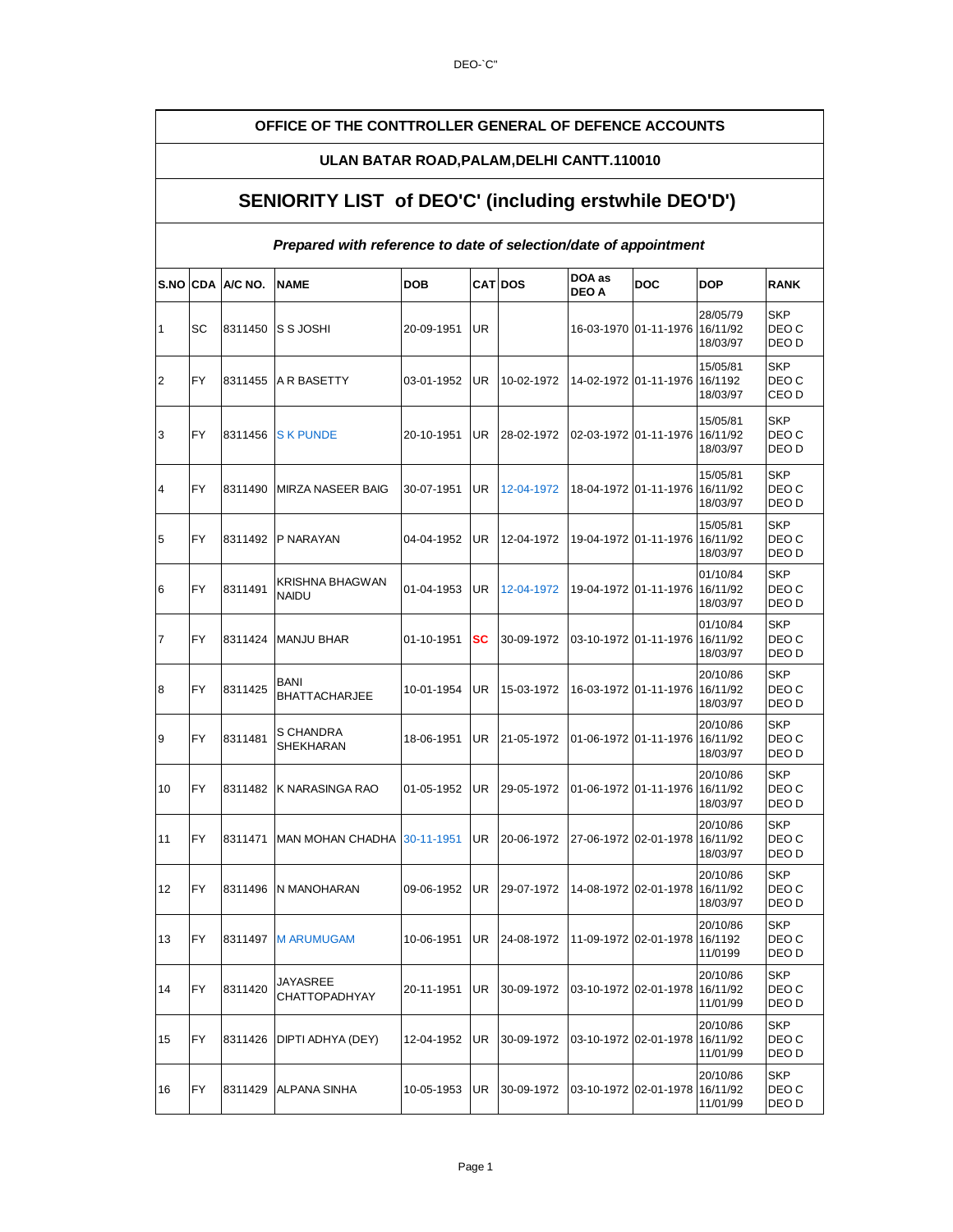|    |           | S.NO CDA A/C NO. | <b>NAME</b>                             | <b>DOB</b> |           | <b>CAT DOS</b> | DOA as<br><b>DEO A</b> | <b>DOC</b>                     | <b>DOP</b>                                   | <b>RANK</b>                                      |
|----|-----------|------------------|-----------------------------------------|------------|-----------|----------------|------------------------|--------------------------------|----------------------------------------------|--------------------------------------------------|
| 17 | CΝ        | 8311483          | V BALASUBRAMANIAN                       | 17-12-1951 | <b>UR</b> | 13-12-1972     | 18-12-1972 03-10-1979  |                                | 20/10/86<br>11/09/89<br>16/11/92<br>11/01/99 | <b>SKP</b><br>DEO B<br>DEO C<br>DEO D            |
| 18 | <b>FY</b> | 8311431          | <b>SABITA BALIAL</b>                    | 09-05-1954 | <b>UR</b> | 20-12-1973     | 24-12-1973 31-07-1987  |                                | 20/10/86<br>16/11/92<br>16/10/00             | <b>SKP</b><br>DEO C<br>DEO D                     |
| 19 | <b>FY</b> | 8311432          | <b>RATNA MUKHERJEE</b>                  | 19-01-1951 | UR        | 20-12-1973     | 28-12-1973 31-07-1987  |                                | 20/10/86<br>16/11/92<br>16/10/00             | <b>SKP</b><br>DEO C<br>DEO D                     |
| 20 | FY        | 8311478          | SUSHMA SRIVASTAVA                       | 21-10-1951 | UR        | 30-01-1974     |                        | 11-02-1974 31-07-1987          | 25/03/87<br>16/11/92<br>16/10/00             | <b>SKP</b><br>DEO C<br>DEO D                     |
| 21 | <b>FY</b> | 8311480          | K TRIPATHI                              | 25-09-1951 | UR        | 30-01-1974     | 14-02-1974 31-07-1987  |                                | 25/03/87<br>16/11/92<br>17/10/00             | <b>SKP</b><br>DEO C<br>DEO D                     |
| 22 | NY        | 8322596          | ARUNA V KAJALE                          | 07-04-1957 | ST        | 04-09-1981     | 06-01-1982 01-09-1987  |                                | 02/07/90<br>22/11/93<br>16/10/00             | DEO B<br>DEO C<br>DEO D                          |
| 23 | <b>NY</b> | 8322597          | SUREKHA A BHURKE                        | 28-06-1962 | ST        | 04-09-1981     |                        | 08-01-1982 01-09-1987 22/11/93 | 29/06/90<br>16/10/00                         | DEO B<br>DEO C<br>DEO D                          |
| 24 | FY        | 8311442          | <b>KALISADHAN DATTA</b>                 | 06-06-1954 | UR        | 01-06-1974     |                        | 11-06-1974 31-07-1987 16/11/92 | 25/03/87<br>11/10/02                         | DEO B<br>DEO C<br>DEO D                          |
| 25 | <b>FY</b> | 8311374          | TAPAN KR DASS                           | 03-09-1951 | <b>UR</b> | 12-12-1974     |                        | 26-12-1974 31-07-1987          | 25/03/87<br>16/11/92<br>11/10/02             | DEO B<br>DEO C<br>DEO D                          |
| 26 | FY        | 8316213          | SUSHILA BHARDWAJ                        | 09-02-1951 | UR        | 12-02-1975     | 19-02-1975             | 01-09-1987                     | 25/03/87<br>16/11/92<br>11/10/02             | DEO B<br>DEO C<br>DEO D                          |
| 27 | <b>FY</b> | 8316283          | R R MAURYA                              | 25-08-1952 | UR        | 12-02-1975     | 19-02-1975 01-09-1987  |                                | 25/03/87<br>16/11/92<br>11/10/02             | DEO B<br>DEO C<br>DEO D                          |
| 28 | AR        | 8314191          | PUSHPA SAXENA                           | 15-08-1951 | UR        |                | 03-03-1975 01-09-1987  |                                | 25/03/87<br>16/11/92<br>11/10/02             | DEO <sub>B</sub><br>DEO C<br>DEO D               |
| 29 | FD        | 8314192          | <b>S K SHARMA</b>                       | 02-07-1955 | UR        | 01-03-1975     | 03-03-1975 01-09-1987  |                                | 25/03/87<br>16/11/92<br>11/10/02             | DEO B<br>DEO C<br>DEO D                          |
| 30 | AR        | 8314189          | <b>SHIV DUTT</b>                        | 15-04-1953 | UR        | 01-03-1975     | 05-03-1975 01-09-1987  |                                | 25/03/87<br>16/11/92<br>11/10/02             | DEO B<br>DEO C<br>DEO D                          |
| 31 | BL        | 8327094          | <b>JANAKAMMA G</b>                      | 18-06-1960 | ST        | 18-08-1986     |                        | 26-09-1986 26-09-1988          | 08/11/93<br>09/06/97<br>11/10/02             | DEO B<br>DEO C<br>DEO D                          |
| 32 | <b>FY</b> | 8316340          | <b>ASHISH KUMAR SUR</b>                 | 18-05-1951 | UR        | 30-04-1976     | 05-05-1976 01-09-1987  |                                | 25/03/87<br>11/09/89<br>16/11/92<br>30/09/03 | <b>SKP</b><br>DEO <sub>B</sub><br>DEO C<br>DEO D |
| 33 | <b>FY</b> | 8316344          | SARBANI ROY                             | 21-03-1953 | UR        | 30-04-1976     | 05-05-1976 01-09-1987  |                                | 25/03/87<br>16/11/92<br>30/09/03             | <b>SKP</b><br>DEO C<br>DEO D                     |
| 34 | <b>FY</b> |                  | 8316336   KASTURI DASS GUPTA 17-02-1952 |            | <b>UR</b> | 30-04-1976     | 07-05-1976 01-09-1987  |                                | 25/03/87<br>11/09/89<br>16/11/92<br>30/09/03 | <b>SKP</b><br>DEO B<br>DEO C<br>DEO D            |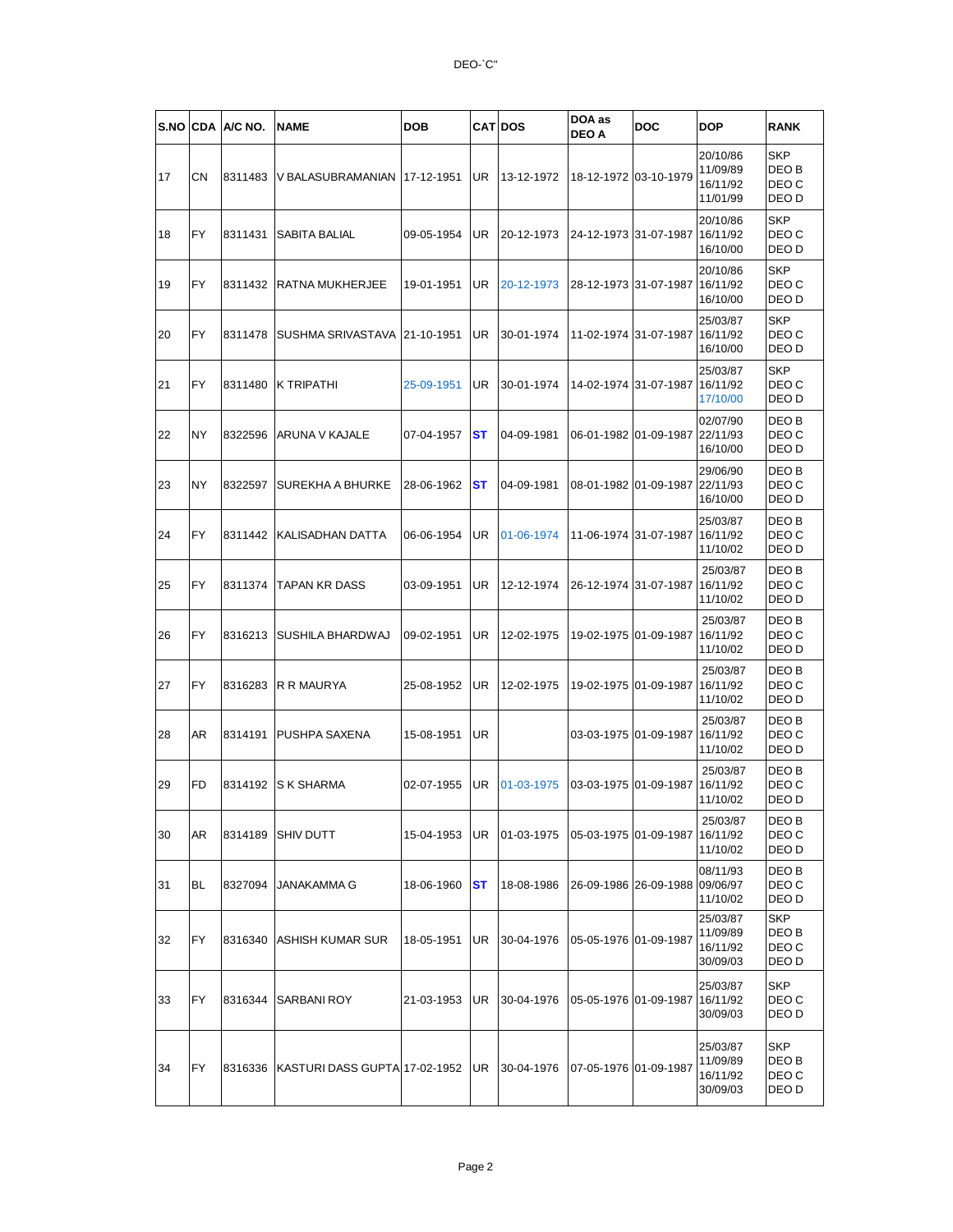|    |           | S.NO CDA A/C NO. | <b>NAME</b>                        | DOB        |           | <b>CAT DOS</b> | DOA as<br><b>DEO A</b> | <b>DOC</b>                     | <b>DOP</b>                                   | <b>RANK</b>                           |
|----|-----------|------------------|------------------------------------|------------|-----------|----------------|------------------------|--------------------------------|----------------------------------------------|---------------------------------------|
| 35 | FY        | 8316390          | AMAL DAS GUPTA                     | 02-04-1954 | UR        | 27-11-1976     | 06-12-1976 01-09-1987  |                                | 25/03/87<br>11/09/89<br>16/11/92<br>30/09/03 | <b>SKP</b><br>DEO B<br>DEO C<br>DEO D |
| 36 | AR        | 8314496          | N K RAVI                           | 04-12-1957 | sc        |                | 14-02-1977             | 01-09-1987                     | 25/03/87<br>16/11/92<br>30/09/03             | <b>SKP</b><br>DEO C<br>DEO D          |
| 37 | AR        | 8314494          | D R SAXENA                         | 05-03-1953 | <b>UR</b> |                | 10-02-1977 01-09-1987  |                                | 20/11/89<br>22/11/93<br>30/09/03             | DEO B<br>DEO C<br>DEO D               |
| 38 | BL        | 8327119          | NIRMALA KUMARI                     | 07-07-1965 | ST        | 09-07-1987     | 31-07-1987             | 31-07-1989                     | 08/11/93<br>09/06/97<br>30/09/03             | DEO B<br>DEO C<br>DEO D               |
| 39 | <b>FY</b> | 8316391          | <b>RINA DUTTA ROY</b>              | 03-09-1952 | UR        | 27-11-1976     | 07-12-1976 01-09-1987  |                                | 25/03/87<br>11/09/89<br>16/11/92<br>20/06/05 | <b>SKP</b><br>DEO B<br>DEO C<br>DEO D |
| 40 | FY        | 8316392          | KRISHNA GHOSH                      | 09-11-1955 | UR        | 27-11-1976     | 07-12-1976 01-09-1987  |                                | 25/03/87<br>16/11/92<br>20/06/05             | <b>SKP</b><br>DEO C<br>DEO D          |
| 41 | <b>FY</b> | 8316389          | <b>GAUTAM ROY</b>                  | 03-12-1955 | UR        | 27-11-1976     | 04-12-1976             | 01-09-1987                     | 25/03/87<br>11/09/89<br>16/11/92<br>22/01/07 | <b>SKP</b><br>DEO B<br>DEO C<br>DEO D |
| 42 | AR        | 8314500          | <b>RAJENDER SINGH</b>              | 07-07-1952 | <b>UR</b> |                | 14-10-1977 01-09-1987  |                                | 11/09/89<br>22/11/93<br>22/01/07             | DEO B<br>DEO C<br>DEO D               |
| 43 | ND        | 8314497          | <b>SHASHI NANGIA</b>               | 28-02-1954 | UR        | 02-02-1977     | 10-02-1977             | 01-09-1987                     | 20/11/89<br>22/11/93<br>22/01/07             | DEO B<br>DEO C<br>DEO D               |
| 44 | AR        | 8314499          | <b>MANJU ARORA</b>                 | 28-02-1954 | UR        |                | 14-02-1977             | 01-09-1987 22/11/93            | 20/11/89<br>22/01/07                         | DEO B<br>DEO C<br>DEO D               |
| 45 | FY        | 8316498          | <b>SIKHA BEGUM</b>                 | 30-07-1957 | UR        | 28-04-1977     | 02-05-1977             | 01-09-1987                     | 27/11/89<br>22/11/93<br>22/01/07             | DEO B<br>DEO C<br>DEO D               |
| 46 | FY        | 8316497          | NILRATTAN<br><b>CHAKARBORTY</b>    | 01-01-1952 | UR        | 28-04-1977     |                        | 07-05-1977 01-09-1987 22/11/93 | 20/11/89<br>22/01/07                         | DEO B<br>DEO C<br>DEO D               |
| 47 | FY        | 8316500          | DIGANTA<br><b>CHAKRABORTY</b>      | 18-05-1954 | UR        | 28-04-1977     | 17-05-1977             | 01-09-1987                     | 20/11/89<br>30/11/93<br>22/01/07             | DEO B<br>DEO C<br>DEO D               |
| 48 | FY        | 8321513          | ANUP KUMAR DEY                     | 28-11-1952 | UR        | 24-04-1978     |                        | 01-05-1978 01-09-1987 22/11/93 | 20/11/89<br>22/01/07                         | DEO B<br>DEO C<br>DEO D               |
| 49 | FY        | 8322239          | PANNA LAL BAIDYA                   | 04-09-1957 | sc        | 06-03-1982     | 18-03-1982 01-09-1987  |                                | 29/06/90<br>22/11/93<br>22/01/07             | DEO B<br>DEO C<br>DEO D               |
| 50 | FY        | 8321544          | CHANDAN KUMAR<br><b>CHATTERJEE</b> | 04-02-1956 | UR        | 24-04-1978     | 06-06-1978 01-09-1987  |                                | 20/11/89<br>22/11/93<br>15/02/08             | DEO B<br>DEO C<br>DEO D               |
| 51 | FY        | 8321988          | <b>RATNA GUHA ROY</b>              | 16-02-1953 | UR        | 12-01-1981     |                        | 27-01-1981 01-09-1987 22/11/93 | 20/11/89<br>15/02/08                         | DEO B<br>DEO C<br>DEO D               |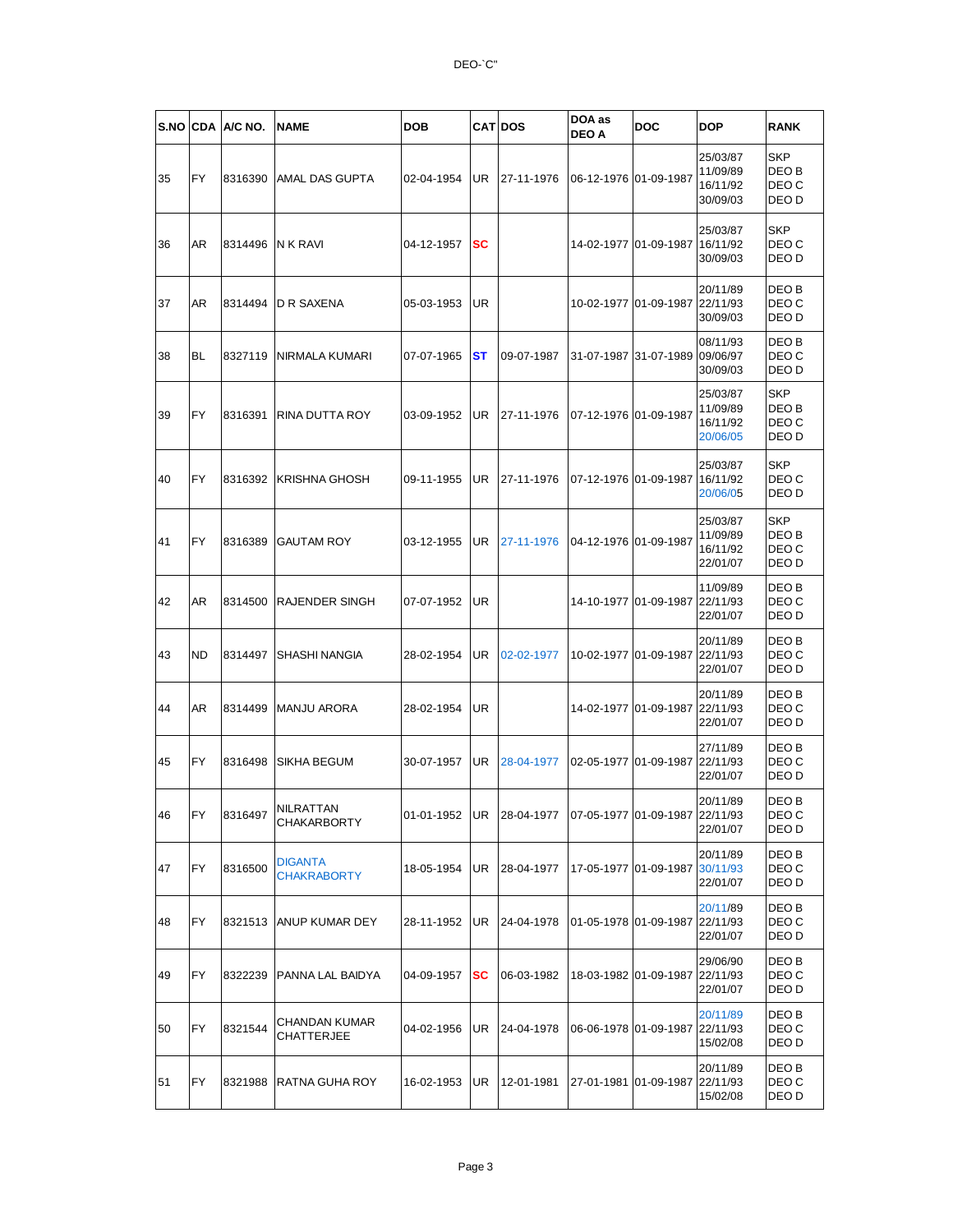| S.NO | <b>ICDA</b> | A/C NO. | <b>NAME</b>                            | <b>DOB</b> |    | <b>CAT DOS</b> | DOA as<br><b>DEO A</b> | <b>DOC</b> | <b>DOP</b>                       | <b>RANK</b>                        |
|------|-------------|---------|----------------------------------------|------------|----|----------------|------------------------|------------|----------------------------------|------------------------------------|
| 52   | NY          | 8322594 | <b>AMOL BURKHE</b>                     | 18-05-1958 | UR | 23-05-1981     | 08-06-1981             | 24-05-1991 | 20/11/89<br>22/11/93<br>15/02/08 | DEO B<br>DEO C<br>DEO D            |
| 53   | CC          | 8327431 | <b>PRAN NATH</b>                       | 30-08-1961 | SC | 08-04-1983     | 16-04-1983             | 15-04-1985 | 16/11/92<br>16/01/96<br>15/02/08 | DEO B<br>DEO C<br>DEO D            |
| 54   | <b>FY</b>   | 8327434 | <b>M KUMARI</b>                        | 10-04-1963 | sc | 08-04-1983     | 20-04-1983 01-09-1987  |            | 17/11/92<br>16/01/96<br>15/02/08 | DEO B<br>DEO C<br>DEO D            |
| 55   | FY          | 8327356 | <b>SHEFALI MALO</b>                    | 13-01-1959 | sc | 14-09-1983     | 29-09-1983 01-01-1988  |            | 16/11/92<br>16/01/96<br>15/02/08 | DEO B<br>DEO C<br>DEO D            |
| 56   | FY          | 8322235 | REBATI<br><b>BHATTACHARYA</b>          | 13/10/1958 | UR | 06/03/1982     | 10/03/1982             | 01/01/1988 | 29/06/90<br>22/11/93<br>01/07/08 | DEO B<br>DEO C<br>DEO D            |
| 57   | FY          | 8322236 | PARDEEP K R DUTTA                      | 22/12/1958 | UR | 06/03/1982     | 10/03/1982             | 01/01/1988 | 29/06/90<br>22/11/93<br>01/07/08 | DEO B<br>DEO C<br>DEO D            |
| 58   | FY          | 8322237 | <b>DEBASHIS BANERJEE</b>               | 12/10/1959 | UR | 06/03/1982     | 10/03/1982             | 01/01/1988 | 29/06/90<br>30/11/93<br>01/07/08 | DEO <sub>B</sub><br>DEO C<br>DEO D |
| 59   | <b>IDS</b>  | 8322238 | SANDEEP KR ROY                         | 14/05/1958 | UR | 06/03/1982     | 11/03/1982             | 01/01/1988 | 29/06/90<br>22/11/93<br>01/07/08 | DEO B<br>DEO C<br>DEO D            |
| 60   | NY          | 8322642 | <b>SMITA Y BAMANE</b>                  | 18/06/1960 | UR | 22/05/1982     | 19/11/1982             | 01/01/1988 | 16/11/92<br>16/01/96             | DEO B<br>DEO C                     |
| 61   | <b>NY</b>   | 8322643 | <b>MILAN S RAMNAME</b>                 | 21/03/1959 | UR | 25/05/1982     | 30/11/1982             | 01/01/1988 | 16/11/92<br>16/01/96             | DEO B<br>DEO C                     |
| 62   | NY          | 8322645 | JACINNTA V SAWANT                      | 05/12/1957 | UR | 25/05/1982     | 30/12/1982             | 01/01/1988 | 16/11/92<br>16/01/96             | DEO B<br>DEO C                     |
| 63   | SC          | 8326402 | S B DIXIT                              | 14/03/1958 | UR | 07/04/1983     | 12/04/1983             | 01/01/1988 | 16/11/92<br>16/01/96             | DEO B<br>DEO C                     |
| 64   | SC          | 8326403 | <b>AG PAGARE</b>                       | 15/05/1959 | UR | 07/04/1983     | 13/04/1983             | 01/01/1988 | 16/11/92<br>16/01/96             | DEO B<br>DEO C                     |
| 65   | CN          | 8322474 | G SHIVARAMAN                           | 27/01/1959 | UR | 07/04/1983     | 15/04/1983             | 01/01/1988 | 16/11/92<br>16/01/96             | DEO B<br>DEO C                     |
| 66   | SC          | 8326404 | K V PATWARDHAN                         | 03/04/1960 | UR | 07/04/1983     | 15/04/1983             | 01/01/1988 | 16/11/92<br>16/01/96             | DEO B<br>DEO C                     |
| 67   | CN          | 8327442 | RAJESWARI<br>RAMACHANDRAN              | 15/01/1960 | UR | 07/04/1983     | 18/04/1983             | 01/01/1988 | 16/11/92<br>16/01/96             | DEO B<br>DEO C                     |
| 68   | FY          | 8327430 | <b>KANIKA ROY</b>                      | 14/05/1961 | UR | 08/04/1983     | 16/04/1983             | 01/01/1988 | 16/11/92<br>16/01/96             | DEO B<br>DEO C                     |
| 69   | FY.         | 8327432 | SAYED TOUQUEER<br><b>HUSSAIN RIZVI</b> | 07/04/1957 | UR | 08/04/1983     | 18/04/1983             | 01/01/1988 | 16/11/92<br>16/01/96             | DEO B<br>DEO C                     |
| 70   | FY          | 8327433 | <b>ASHUTOSH PANDEY</b>                 | 07/05/1962 | UR | 08/04/1983     | 18/04/1983             | 01/01/1988 | 16/11/92<br>16/01/96             | DEO B<br>DEO C                     |
| 71   | FY          | 8327435 | D B ROY                                | 23/11/1956 | UR | 08/04/1983     | 11/05/1983             | 01/01/1988 | 17/11/92<br>16/01/96             | DEO B<br>DEO C                     |
| 72   | SC          | 8326405 | S B TAJANPURE                          | 12/09/1962 | UR | 18/04/1983     | 26/04/1983             | 01/01/1988 | 16/11/92<br>16/01/96             | DEO B<br>DEO C                     |
| 73   | SC          | 8326406 | C P GHARPURE                           | 23/10/1958 | UR | 28/04/1983     | 16/05/1983             | 01/01/1988 | 16/11/92<br>16/01/96             | DEO B<br>DEO C                     |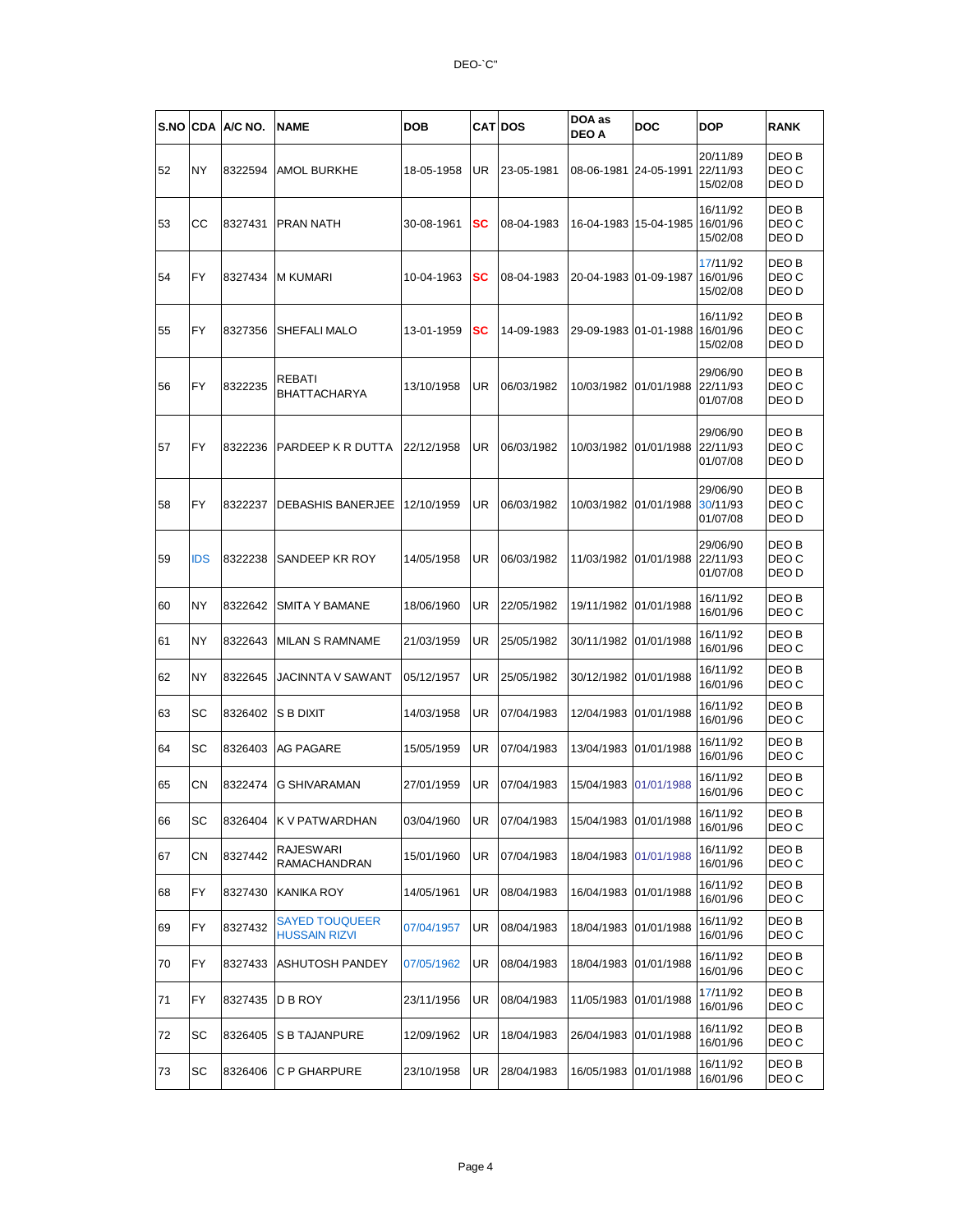| S.NO | <b>CDA</b> | A/C NO. | <b>NAME</b>                         | DOB        |     | <b>CATIDOS</b> | DOA as<br><b>DEO A</b> | DOC        | DOP                  | <b>RANK</b>    |
|------|------------|---------|-------------------------------------|------------|-----|----------------|------------------------|------------|----------------------|----------------|
| 74   | ΝY         | 8326407 | <b>S S DUTTA</b>                    | 01/01/1962 | UR  | 03/05/1983     | 11/05/1983             | 01/01/1988 | 16/11/92<br>16/01/96 | DEO B<br>DEO C |
| 75   | SC         | 8326409 | C S PUJARI                          | 17/07/1959 | UR  | 03/05/1983     | 12/05/1983             | 01/01/1988 | 16/11/92<br>16/01/96 | DEO B<br>DEO C |
| 76   | SC         | 8326411 | V W BHANOSE                         | 25/09/1964 | UR  | 06/05/1983     | 17/05/1983             | 01/01/1988 | 16/11/92<br>16/01/96 | DEO B<br>DEO C |
| 77   | SC         | 8326412 | K T SONAWANE                        | 21/10/1961 | UR  | 06/05/1983     | 23/05/1983             | 01/01/1988 | 16/11/92<br>16/01/96 | DEO B<br>DEO C |
| 78   | NY         | 8322668 | NEERA V PEDNEKAR                    | 21/12/1960 | UR  | 18/06/1983     | 04/07/1983             | 01/01/1988 | 16/11/92<br>16/01/96 | DEO B<br>DEO C |
| 79   | NY         | 8322669 | КТS<br>ARUMAINAYAGAM                | 11/09/1960 | UR  | 18/06/1983     | 11/07/1983             | 01/01/1988 | 29/11/92<br>16/01/96 | DEO B<br>DEO C |
| 80   | NΥ         | 8322671 | V W SAWANT                          | 15/03/1961 | UR  |                | 14/07/1983             | 01/01/1988 | 16/11/92<br>16/01/96 | DEO B<br>DEO C |
| 81   | FY         | 8327267 | <b>ANJANA LAHA</b>                  | 01/08/1960 | UR  | 07/07/1983     | 18/07/1983             | 01/01/1988 | 16/11/92<br>16/01/96 | DEO B<br>DEO C |
| 82   | FY         | 8327314 | ANJAN KUMAR SAHA                    | 02/02/1957 | UR  | 14/09/1983     | 19/09/1983             | 01/01/1988 | 16/11/92<br>16/01/96 | DEO B<br>DEO C |
| 83   | FY         | 8327316 | <b>MANS SEN GUPTA</b>               | 05/01/1958 | UR  | 14/09/1983     | 19/09/1983             | 01/01/1988 | 16/11/92<br>16/01/96 | DEO B<br>DEO C |
| 84   | FY         | 8327313 | GAUTAM DE                           | 21/01/1958 | UR  | 14/09/1983     | 19/09/1983             | 01/01/1988 | 16/11/92<br>16/01/96 | DEO B<br>DEO C |
| 85   | FY         | 8327319 | <b>SOUMITRI SAHA</b>                | 30/01/1958 | UR  | 14/09/1983     | 19/09/1983             | 01/01/1988 | 16/11/92<br>16/01/96 | DEO B<br>DEO C |
| 86   | FY         | 8327315 | PRODYOT KR<br>CHATTERJEE            | 07/01/1959 | UR  | 14/09/1983     | 19/09/1983             | 01/01/1988 | 16/11/92<br>16/01/96 | DEO B<br>DEO C |
| 87   | FY         | 8327318 | <b>RITA NAHA</b>                    | 01/09/1959 | UR  | 14/09/1983     | 19/09/1983             | 01/01/1988 | 16/11/92<br>16/01/96 | DEO B<br>DEO C |
| 88   | FY         | 8327320 | <b>MOLY</b><br><b>BANDYOPADHYAY</b> | 03/07/1958 | UR  | 14/09/1983     | 20/09/1983             | 01/01/1988 | 16/11/92<br>16/01/96 | DEO B<br>DEO C |
| 89   | FY         | 8327317 | <b>ALOKE KUMAR DAS</b>              | 08/02/1959 | UR  | 14/09/1983     | 29/09/1983             | 01/01/1988 | 16/11/92<br>16/01/96 | DEO B<br>DEO C |
| 90   | ΝY         | 8326458 | S M SUKHENKAR                       | 24/04/1961 | UR  | 14/10/1983     | 20/10/1983             | 01/01/1988 | 16/11/92<br>16/01/96 | DEO B<br>DEO C |
| 91   | SC         | 8326459 | <b>S R WAGH</b>                     | 19/06/1960 | UR  | 14/10/1983     | 22/10/1983             | 01/01/1988 | 16/11/92<br>16/01/96 | DEO B<br>DEO C |
| 92   | SC         |         | 8326460 A D GADRE                   | 24/07/1964 | UR. | 14/10/1983     | 22/10/1983 01/01/1988  |            | 16/11/92<br>16/01/96 | DEO B<br>DEO C |
| 93   | SC         |         | 8326462   M R VISPUTE               | 13/06/1959 | UR  | 05/12/1983     | 09/12/1983 01/01/1988  |            | 16/11/92<br>16/01/96 | DEO B<br>DEO C |
| 94   | SC         | 8326463 | R P KAMBLE                          | 17/05/1958 | SC  | 05/12/1983     | 12/12/1983 01/01/1988  |            | 16/11/92<br>16/01/96 | DEO B<br>DEO C |
| 95   | SC         | 8326485 | <b>S A DESHPANDE</b>                | 01/01/1959 | UR  | 05/12/1983     | 12/12/1983 01/01/1988  |            | 16/11/92<br>16/01/96 | DEO B<br>DEO C |
| 96   | SC         | 8326465 | <b>MW BORLE</b>                     | 10/06/1959 | UR  | 05/12/1983     | 12/12/1983             | 01/01/1988 | 16/11/92<br>16/01/96 | DEO B<br>DEO C |
| 97   | SC         | 8326466 | D D VAIDYA                          | 29/03/1960 | UR  | 05/12/1983     | 12/12/1983             | 01/01/1988 | 16/11/92<br>16/01/96 | DEO B<br>DEO C |
| 98   | SC         | 8326467 | S N<br><b>BAHURESETTWAR</b>         | 02/12/1964 | UR  | 05/12/1983     | 13/12/1983 01/01/1988  |            | 16/11/92<br>16/01/96 | DEO B<br>DEO C |
| 99   | СN         | 8327383 | <b>K KUMAR</b>                      | 08/05/1960 | UR  | 05/12/1983     | 15/12/1983 01/01/1988  |            | 16/11/92<br>16/01/96 | DEO B<br>DEO C |
| 100  | FY         | 8327439 | <b>P K BAJPAI</b>                   | 03/01/1958 | UR  | 12/03/1984     | 24/03/1984 01/01/1988  |            | 16/11/92<br>16/01/96 | DEO B<br>DEO C |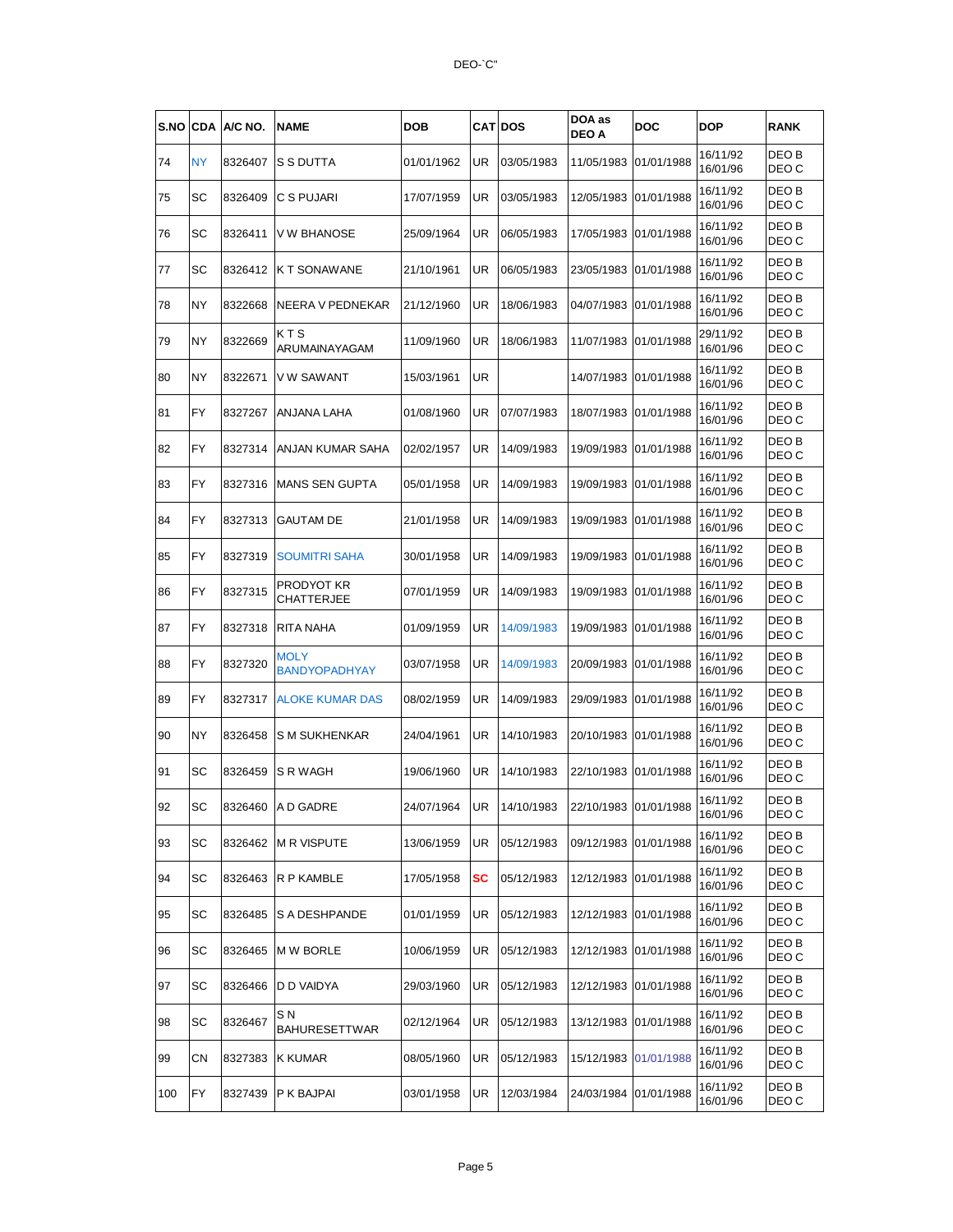| S.NO | <b>CDA</b> | A/C NO. | <b>NAME</b>                  | DOB        |    | <b>CATIDOS</b> | DOA as<br>DEO A         | DOC        | DOP                  | <b>RANK</b>    |
|------|------------|---------|------------------------------|------------|----|----------------|-------------------------|------------|----------------------|----------------|
| 101  | <b>FY</b>  | 8327437 | GAUTAM CHOUDHARY 25/12/1959  |            | UR | 07/06/1984     | 18/06/1984              | 01/01/1988 | 16/11/92<br>16/01/96 | DEO B<br>DEO C |
| 102  | <b>FY</b>  | 8327438 | <b>V C VARGHESE</b>          | 06/12/1960 | UR | 07/06/1984     | 20/06/1984              | 01/01/1988 | 17/11/92<br>16/01/96 | DEO B<br>DEO C |
| 103  | SC         | 8326536 | J P KULKARNI                 | 05/12/1961 | UR | 15/09/1984     | 18/09/1984              | 01/01/1988 | 16/11/92<br>16/01/96 | DEO B<br>DEO C |
| 104  | SC         | 8326534 | Y NAGALAKSHMI                | 05/03/1962 | UR | 15/09/1984     | 18/09/1984              | 01/01/1988 | 16/11/92<br>16/01/96 | DEO B<br>DEO C |
| 105  | SC         | 8326535 | V M KANDEKAR                 | 20/06/1962 | UR | 15/09/1984     | 18/09/1984              | 01/01/1988 | 16/11/92<br>16/01/96 | DEO B<br>DEO C |
| 106  | SC         | 8326533 | S R SONAWANE                 | 29/11/1962 | UR | 15/09/1984     | 18/09/1984              | 01/01/1988 | 16/11/92<br>16/01/96 | DEO B<br>DEO C |
| 107  | SC         | 8326532 | <b>K J PAGARE</b>            | 25/05/1963 | UR | 15/09/1984     | 18/09/1984              | 01/01/1988 | 16/11/92<br>16/01/96 | DEO B<br>DEO C |
| 108  | SC         | 8326531 | N T SONAWANE                 | 17/04/1965 | UR | 15/09/1984     | 18/09/1984              | 01/01/1988 | 16/11/92<br>16/01/96 | DEO B<br>DEO C |
| 109  | SC         | 8326538 | H A VIBHANDIK                | 01/04/1961 | UR | 15/09/1984     | 19/09/1984              | 01/01/1988 | 16/11/92<br>16/01/96 | DEO B<br>DEO C |
| 110  | SC         | 8326539 | <b>SI SHAIKH</b>             | 05/10/1963 | UR | 15/09/1984     | 19/09/1984              | 01/01/1988 | 16/11/92<br>16/01/96 | DEO B<br>DEO C |
| 111  | СN         | 8326540 | JACOB KURUVILA               | 19/02/1960 | UR | 15/09/1984     | 20/09/1984              | 01/01/1988 | 16/11/92<br>16/01/96 | DEO B<br>DEO C |
| 112  | SC         | 8326542 | R S UGALE                    | 01/06/1960 | UR | 15/09/1984     | 21/09/1984              | 01/01/1988 | 16/11/92<br>16/01/96 | DEO B<br>DEO C |
| 113  | SC         | 8326543 | A S DESHMUKH                 | 12/02/1962 | UR | 15/09/1984     | 21/09/1984              | 01/01/1988 | 16/11/92<br>16/01/96 | DEO B<br>DEO C |
| 114  | SC         | 8326547 | R S R MURTHY                 | 01/07/1962 | UR | 15/09/1984     | 24/09/1984              | 01/01/1988 | 16/11/92<br>16/01/96 | DEO B<br>DEO C |
| 115  | SC         | 8626544 | V V DIXIT                    | 07/07/1962 | UR | 15/09/1984     | 24/09/1984              | 01/01/1988 | 16/11/92<br>16/01/96 | DEO B<br>DEO C |
| 116  | SC         | 8326545 | S G HUDLIKAR                 | 11/08/1965 | UR | 15/09/1984     | 24/09/1984              | 01/01/1988 | 16/11/92<br>16/01/96 | DEO B<br>DEO C |
| 117  | SC         | 8326564 | K D DANGE                    | 20/12/1963 | sc | 03/12/1984     | 14/12/1984              | 01/01/1988 | 10/11/92<br>16/01/96 | DEO B<br>DEO C |
| 118  | SC         | 8320937 | D S PISAL                    | 03/03/1962 | sc | 03/05/1985     | 20/05/1985              | 01/01/1988 | 16/11/92<br>16/01/96 | DEO B<br>DEO C |
| 119  | IBR        | 8320970 | VAIDYA D<br>GHATESHAHI       | 29/05/1967 | SC | 07/08/1986     | 12/08/1986   12/08/1988 |            | 08/11/93<br>09/06/97 | DEO B<br>DEO C |
| 120  | <b>BL</b>  | 8327102 | V SUNDRA RAJAN               | 07/04/1967 | sc | 12/11/1986     | 04/02/1987              | 04/02/1989 | 08/11/93<br>09/06/97 | DEO B<br>DEO C |
| 121  | BL         | 8327101 | M RAMA KRISHNA               | 06/11/1956 | SC | 20/11/1986     | 04/02/1987              | 04/02/1989 | 08/11/93<br>09/06/97 | DEO B<br>DEO C |
| 122  | AR         | 8288595 | DEVINDER KR<br><b>MAURYA</b> | 22/09/1964 | SC | 31/03/1987     | 02/04/1987              | 02/04/1989 | 08/11/93<br>09/06/97 | DEO B<br>DEO C |
| 123  | OF         | 8323972 | S V APSANGI                  | 12/12/1961 | UR | 29/01/1985     | 12/04/1985              | 01/01/1988 | 15/03/94<br>09/06/97 | DEO B<br>DEO C |
| 124  | OF         | 8323975 | V A KELKAR                   | 31/12/1960 | UR | 29/01/1985     | 15/04/1985              | 01/01/1988 | 15/03/94<br>09/06/97 | DEO B<br>DEO C |
| 125  | OF         | 8323977 | D M BHAMBURE                 | 09/12/1961 | UR | 29/01/1985     | 15/04/1985              | 01/01/1988 | 15/03/94<br>09/06/97 | DEO B<br>DEO C |
| 126  | OF         | 8323974 | S M KHONDE                   | 25/07/1963 | UR | 29/01/1985     | 15/04/1985              | 01/01/1988 | 15/03/94<br>09/06/97 | DEO B<br>DEO C |
| 127  | SC         | 8323976 | ARAATI A RAHALKAR            | 23/11/1964 | UR | 29/01/1985     | 15/04/1985              | 01/01/1988 | 02/06/94<br>09/06/97 | DEO B<br>DEO C |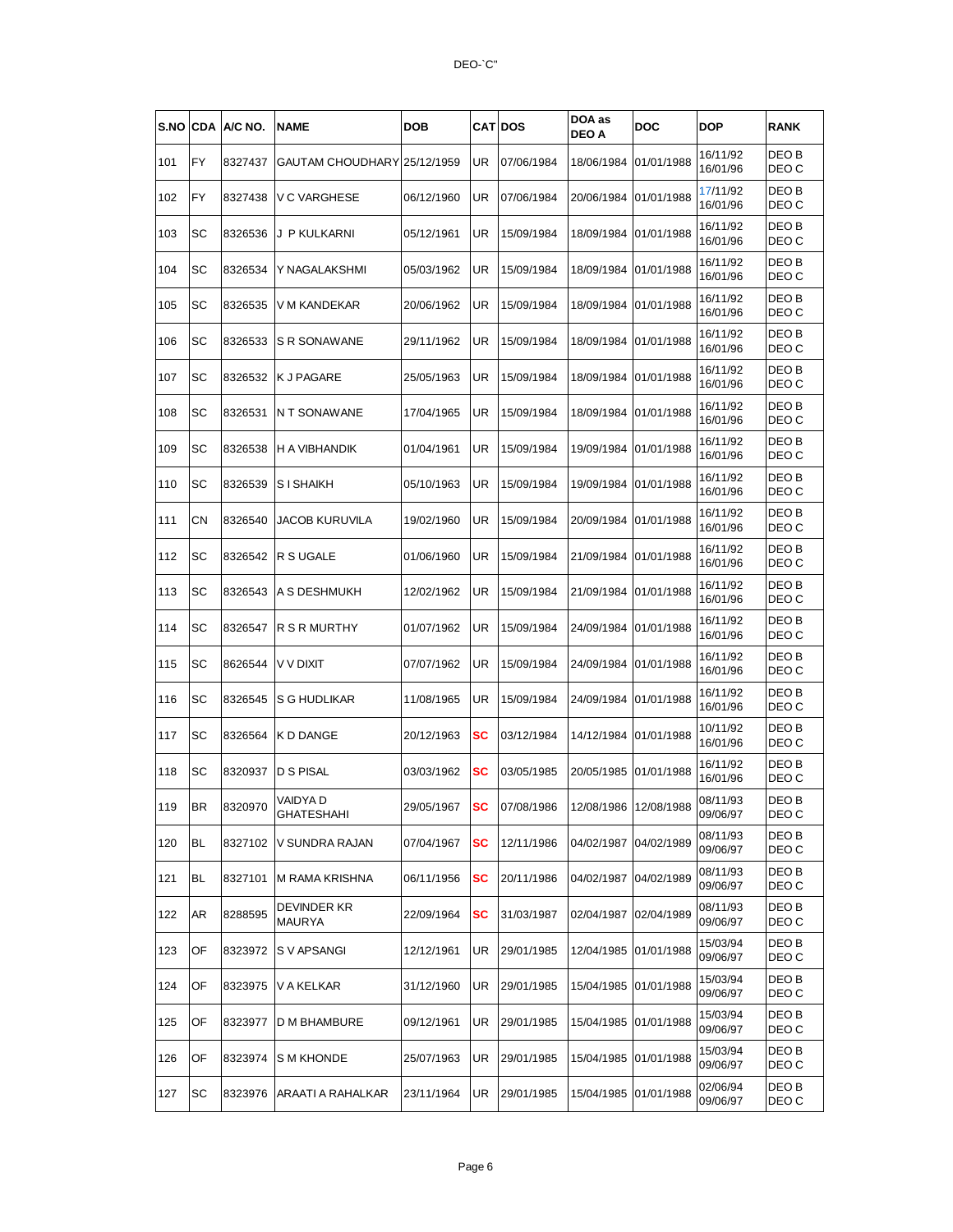| <b>S.NO CDA</b> |     | A/C NO. | <b>NAME</b>                         | <b>DOB</b> |     | <b>CATIDOS</b> | DOA as<br><b>DEO A</b> | DOC        | <b>DOP</b>           | <b>RANK</b>    |
|-----------------|-----|---------|-------------------------------------|------------|-----|----------------|------------------------|------------|----------------------|----------------|
| 128             | CSD | 8326577 | <b>M S RAUT</b>                     | 23/05/1965 | UR  | 15/03/1985     | 18/03/1985             | 01/01/1988 | 15/03/94<br>09/06/97 | DEO B<br>DEO C |
| 129             | RD  | 8288599 | JAI BHAGWAN                         | 23/07/1962 | SC  | 31/03/1987     | 02/04/1987             | 08/05/1991 | 15/03/94<br>09/06/97 | DEO B<br>DEO C |
| 130             | WС  | 8288597 | RAJESH ANAND SMT.                   | 08/10/1965 | SC  | 31/03/1987     | 02/04/1987             | 02/04/1989 | 15/03/94<br>09/06/97 | DEO B<br>DEO C |
| 131             | OF  | 8324036 | DEEPAK EKNATH<br>GAIKWAD            | 20/10/1962 | SC  | 03/06/1987     | 01/07/1987             | 01/07/1989 | 15/03/94<br>09/06/97 | DEO B<br>DEO C |
| 132             | OF  | 8324046 | V VHANKATE                          | 18/05/1963 | SC  | 03/06/1987     | 13/07/1987             | 13/07/1989 | 15/03/94<br>09/06/97 | DEO B<br>DEO C |
| 133             | OF  | 8323979 | R N AKOLKAR                         | 30/06/1960 | UR  | 29/01/1985     | 18/04/1985             | 01/01/1988 | 20/02/95<br>12/10/98 | DEO B<br>DEO C |
| 134             | OF  | 8323980 | A P BAGDE                           | 24/02/1966 | UR  | 29/01/1985     | 07/05/1985             | 01/01/1988 | 20/02/95<br>12/10/98 | DEO B<br>DEO C |
| 135             | OF  | 8323981 | NANDINI S BHAVIKATTI 15/07/1960     |            | UR  | 29/01/1985     | 15/05/1985             | 01/01/1988 | 20/02/95<br>12/10/98 | DEO B<br>DEO C |
| 136             | SC  | 8320932 | V VIJAY KUMAR<br><b>JATEGAONKAR</b> | 09/01/1960 | UR  | 11/04/1985     | 16/04/1985             | 01/01/1988 | 20/02/95<br>12/10/98 | DEO B<br>DEO C |
| 137             | OF  | 8320931 | URMILA RAJENDRA<br><b>KULKARNI</b>  | 10/07/1960 | UR  | 11/04/1985     | 16/04/1985             | 01/01/1988 | 20/02/95<br>12/10/98 | DEO B<br>DEO C |
| 138             | ΒR  | 8320933 | J NIRAJA R RAO                      | 21/09/1964 | UR  | 12/04/1985     | 19/04/1985             | 01/01/1988 | 20/02/95<br>12/10/98 | DEO B<br>DEO C |
| 139             | SC  | 8320934 | S W KULKARNI                        | 25/12/1961 | UR  | 03/05/1985     | 09/05/1985             | 01/01/1988 | 20/02/95<br>12/10/98 | DEO B<br>DEO C |
| 140             | SC  | 8320936 | SAMITA SUHAS DATAR 09/07/1964       |            | UR  | 03/05/1985     | 17/05/1985             | 01/01/1988 | 20/02/95<br>12/10/98 | DEO B<br>DEO C |
| 141             | SC  | 8320938 | DIPALI D MULE                       | 14/02/1962 | UR  | 01/06/1985     | 04/06/1985             | 01/01/1988 | 20/02/95<br>12/10/98 | DEO B<br>DEO C |
| 142             | SC  | 8320939 | P B WAKKAR                          | 10/08/1960 | UR  | 01/06/1985     | 10/06/1985             | 01/01/1988 | 20/02/95<br>12/10/98 | DEO B<br>DEO C |
| 143             | AR  | 8326595 | POONAM RAJPUT                       | 28/03/1962 | UR  | 15/05/1986     | 19/05/1986             | 19/05/1988 | 20/02/95<br>12/10/98 | DEO B<br>DEO C |
| 144             | NY  | 8326594 | PERUNA P PATIL SMT.                 | 08/12/1964 | UR  | 15/05/1986     | 19/05/1986             | 19/05/1988 | 20/02/95<br>12/10/98 | DEO B<br>DEO C |
| 145             | SC  | 8326593 | S A MAHINDRARKAR                    | 29/09/1965 | UR  | 15/05/1986     | 19/05/1986             | 19/05/1988 | 20/02/95<br>12/10/98 | DEO B<br>DEO C |
| 146             | SC. |         | 8326597 AJII M DESHMUKH             | 14/11/1965 | UR. | 16/05/1986     | 21/05/1986 21/05/1988  |            | 20/02/95<br>12/10/98 | DEO B<br>DEO C |
| 147             | SC  | 8326598 | <b>KIRAN R GADRE</b>                | 17/02/1964 | UR  | 16/05/1986     | 22/05/1986             | 06/03/1990 | 20/02/95<br>12/10/98 | DEO B<br>DEO C |
| 148             | SC  | 8326599 | RAJENDER G VISPUTE 12/12/1964       |            | UR  | 16/05/1986     | 30/05/1986             | 30/05/1988 | 20/02/95<br>12/10/98 | DEO B<br>DEO C |
| 149             | SC  | 8326600 | S R SONAWANE                        | 01/06/1965 | UR  | 29/05/1986     | 02/06/1986             | 02/06/1988 | 20/02/95<br>12/10/98 | DEO B<br>DEO C |
| 150             | SC  | 8326601 | A V MANKAR                          | 22/06/1963 | UR  | 29/05/1986     | 03/06/1986             | 06/03/1988 | 20/02/95<br>12/10/98 | DEO B<br>DEO C |
| 151             | SC  | 8326602 | R B ABHONKAR                        | 26/09/1961 | UR  | 29/05/1986     | 04/06/1986             | 04/06/1988 | 20/02/95<br>12/10/98 | DEO B<br>DEO C |
| 152             | SC  | 8320003 | D P GOSAVI                          | 22/12/1964 | UR  | 25/06/1986     | 30/06/1986             | 30/06/1988 | 20/02/95<br>12/10/98 | DEO B<br>DEO C |
| 153             | SВ  | 8326604 | S SURYANARAYANA                     | 01/07/1959 | UR  | 25/06/1986     | 10/07/1986             | 06/03/1990 | 20/02/95<br>12/10/98 | DEO B<br>DEO C |
| 154             | SC  | 8326605 | R R KASAR                           | 14/07/1963 | UR  | 11/07/1986     | 17/07/1986             | 17/07/1988 | 20/02/95<br>12/10/98 | DEO B<br>DEO C |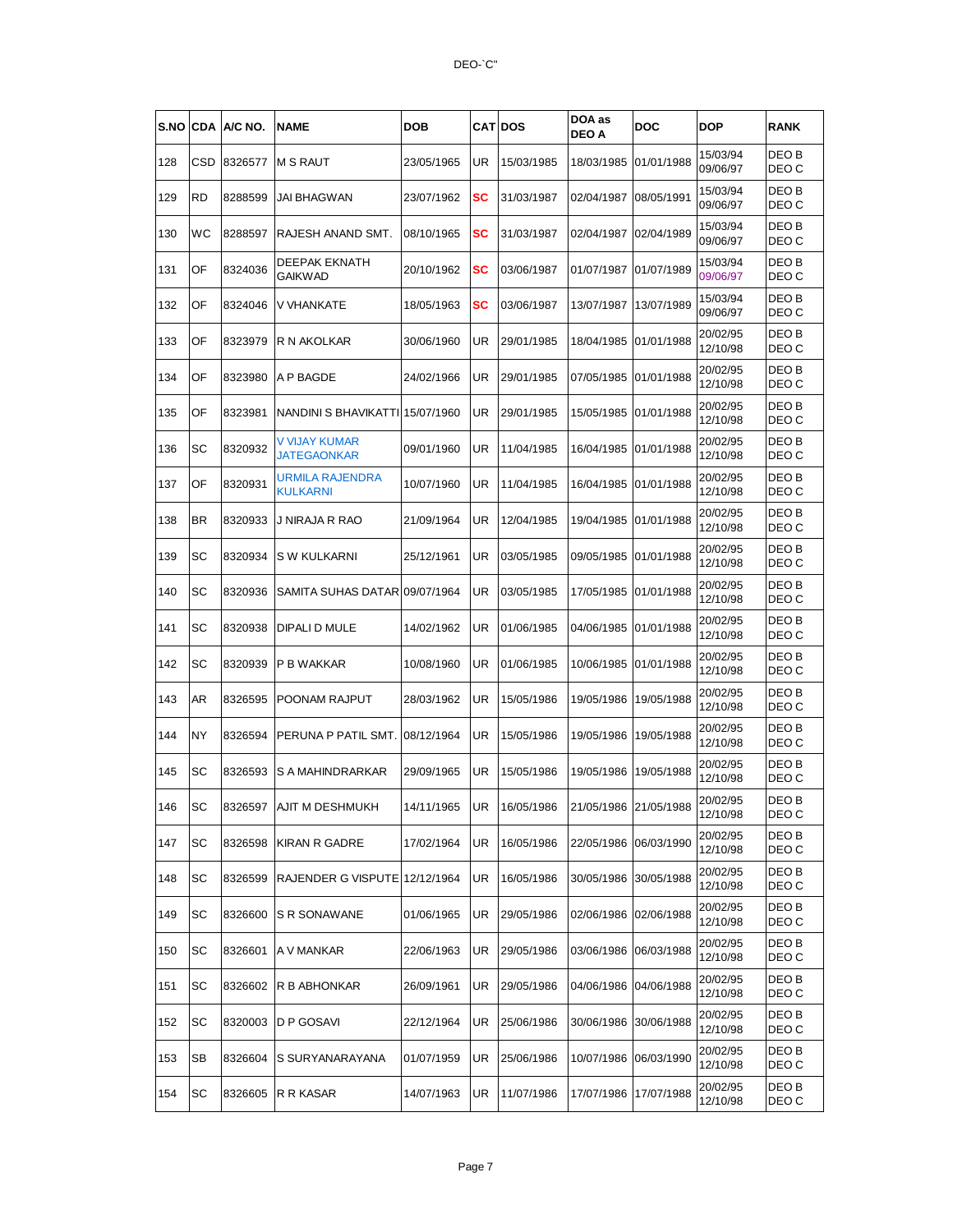| S.NO | <b>CDA</b> | A/C NO. | <b>NAME</b>                      | DOB        |    | <b>CATIDOS</b> | DOA as<br>DEO A       | DOC        | DOP                  | <b>RANK</b>    |
|------|------------|---------|----------------------------------|------------|----|----------------|-----------------------|------------|----------------------|----------------|
| 155  | BR.        | 8320963 | DILIP K AKADKAR                  | 10/10/1955 | UR | 07/08/1986     | 11/08/1986            | 11/08/1988 | 20/02/95<br>12/10/98 | DEO B<br>DEO C |
| 156  | SC         | 8326620 | SNEH LATA P GUPTA                | 23/12/1961 | UR | 07/08/1986     | 11/08/1986            | 11/08/1988 | 20/02/95<br>12/10/98 | DEO B<br>DEO C |
| 157  | BR         | 8320955 | CHANDRASHEKAR S<br><b>CHAVAN</b> | 08/12/1962 | UR | 07/08/1986     | 11/08/1986            | 11/02/1989 | 20/02/95<br>12/10/98 | DEO B<br>DEO C |
| 158  | BR.        | 8320965 | V N JOSHI                        | 04/03/1965 | UR | 07/08/1986     | 11/08/1986            | 11/08/1988 | 20/02/95<br>12/10/98 | DEO B<br>DEO C |
| 159  | SC         | 8320957 | PARTIBHA K BHASME                | 06/11/1961 | UR | 07/08/1986     | 12/08/1986            | 12/08/1988 | 20/02/95<br>12/10/98 | DEO B<br>DEO C |
| 160  | SC         | 8320958 | NUTAN C MAHAJAN                  | 29/02/1965 | UR | 07/08/1986     | 13/08/1986            | 13/08/1988 | 20/02/95<br>12/10/98 | DEO B<br>DEO C |
| 161  | BR.        | 8320961 | PRATAP V JADHAV                  | 19/03/1967 | UR | 07/08/1986     | 13/08/1986            | 13/08/1988 | 20/02/95<br>12/10/98 | DEO B<br>DEO C |
| 162  | SC         | 8320956 | DINESH V SANT                    | 18/08/1961 | UR | 07/08/1986     | 14/08/1986            | 14/08/1988 | 20/02/95<br>12/10/98 | DEO B<br>DEO C |
| 163  | BR.        | 8320968 | R V BHALARAO SMT.                | 17/03/1966 | UR | 07/08/1986     | 14/08/1986            | 14/08/1988 | 20/02/95<br>12/10/98 | DEO B<br>DEO C |
| 164  | BL         | 8327095 | M SADASHIVA RAO                  | 06/08/1961 | UR | 18/08/1986     | 26/09/1986            | 18/08/1988 | 20/02/95<br>12/10/98 | DEO B<br>DEO C |
| 165  | BL         | 8327097 | <b>GEETHA SRIDHAR</b><br>RAO     | 01/04/1962 | UR | 18/08/1986     | 01/10/1986            | 18/08/1988 | 20/02/95<br>12/10/98 | DEO B<br>DEO C |
| 166  | BL         | 8327099 | J MEENAKSHI                      | 04/04/1962 | UR | 18/08/1986     | 19/11/1986            | 19/11/1988 | 20/02/95<br>12/10/98 | DEO B<br>DEO C |
| 167  | BR.        | 8320960 | V D BADAVE SMT.                  | 09/06/1965 | UR | 19/08/1986     | 22/08/1986            | 22/08/1988 | 20/02/95<br>12/10/98 | DEO B<br>DEO C |
| 168  | SC         | 8320962 | SUNIL A SWAKUL                   | 31/10/1963 | UR | 19/08/1986     | 25/08/1986            | 25/08/1988 | 20/02/95<br>12/10/98 | DEO B<br>DEO C |
| 169  | SC         | 8320969 | S S HASABNIS                     | 15/08/1963 | UR | 19/08/1986     | 26/08/1986            | 26/08/1988 | 20/02/95<br>12/10/98 | DEO B<br>DEO C |
| 170  | SC         | 8320966 | S S ACHARYA                      | 08/10/1963 | UR | 19/08/1986     | 26/08/1986            | 26/08/1988 | 20/02/95<br>12/10/98 | DEO B<br>DEO C |
| 171  | SC         | 8320954 | A S DAMLE                        | 21/07/1964 | UR | 19/08/1986     | 26/08/1986            | 26/08/1988 | 20/02/95<br>12/10/98 | DEO B<br>DEO C |
| 172  | SC         | 8320952 | <b>MADHURIS</b><br>KOLHATKAR     | 27/08/1962 | UR | 29/08/1986     | 05/09/1986            | 05/09/1988 | 20/02/95<br>12/10/98 | DEO B<br>DEO C |
| 173  | ISC        |         | 8320953 RAJESH R SHAH            | 27/05/1963 | UR | 29/08/1986     | 05/09/1986 05/09/1988 |            | 20/02/95<br>12/10/98 | DEO B<br>DEO C |
| 174  | SС         | 8320967 | A D DESHPANDE                    | 06/03/1962 | UR | 29/08/1986     | 08/09/1986            | 08/09/1988 | 20/02/95<br>12/10/98 | DEO B<br>DEO C |
| 175  | BL         | 8327098 | PRAHALADA RAO                    | 11/05/1962 | UR | 05/09/1986     | 08/10/1986            | 08/10/1988 | 20/02/95<br>12/10/98 | DEO B<br>DEO C |
| 176  | WC         | 8288592 | ASHA CHAKRAVARTY<br>SMT.         | 05/08/1962 | UR | 12/10/1986     | 20/10/1986 20/10/1988 |            | 20/02/95<br>12/10/98 | DEO B<br>DEO C |
| 177  | СG         | 8288590 | RAJESH KUMAR                     | 15/01/1964 | UR | 13/10/1986     | 15/10/1986            | 15/10/1988 | 20/02/95<br>12/10/98 | DEO B<br>DEO C |
| 178  | СG         | 8288591 | <b>INDRA MOHIL</b>               | 14/01/1962 | UR | 13/10/1986     | 16/10/1986            | 16/10/1988 | 20/02/95<br>12/10/98 | DEO B<br>DEO C |
| 179  | <b>BL</b>  | 8327120 | H K LAKSHMI<br><b>DEVAMMA</b>    | 19/04/1957 | sc | 09/07/1987     | 03/08/1987            | 03/08/1989 | 20/02/95<br>12/10/98 | DEO B<br>DEO C |
| 180  | BL         | 8327100 | <b>M B CHRISTY</b>               | 26/11/1963 | UR | 18/08/1986     | 30/01/1987            | 30/01/1989 | 20/02/95<br>25/01/99 | DEO B<br>DEO C |
| 181  | AD         | 8288594 | SANTOSH GOYAL                    | 10/06/1962 | UR | 16/10/1986     | 20/10/1986            |            | 20/02/95<br>25/01/99 | DEO B<br>DEO C |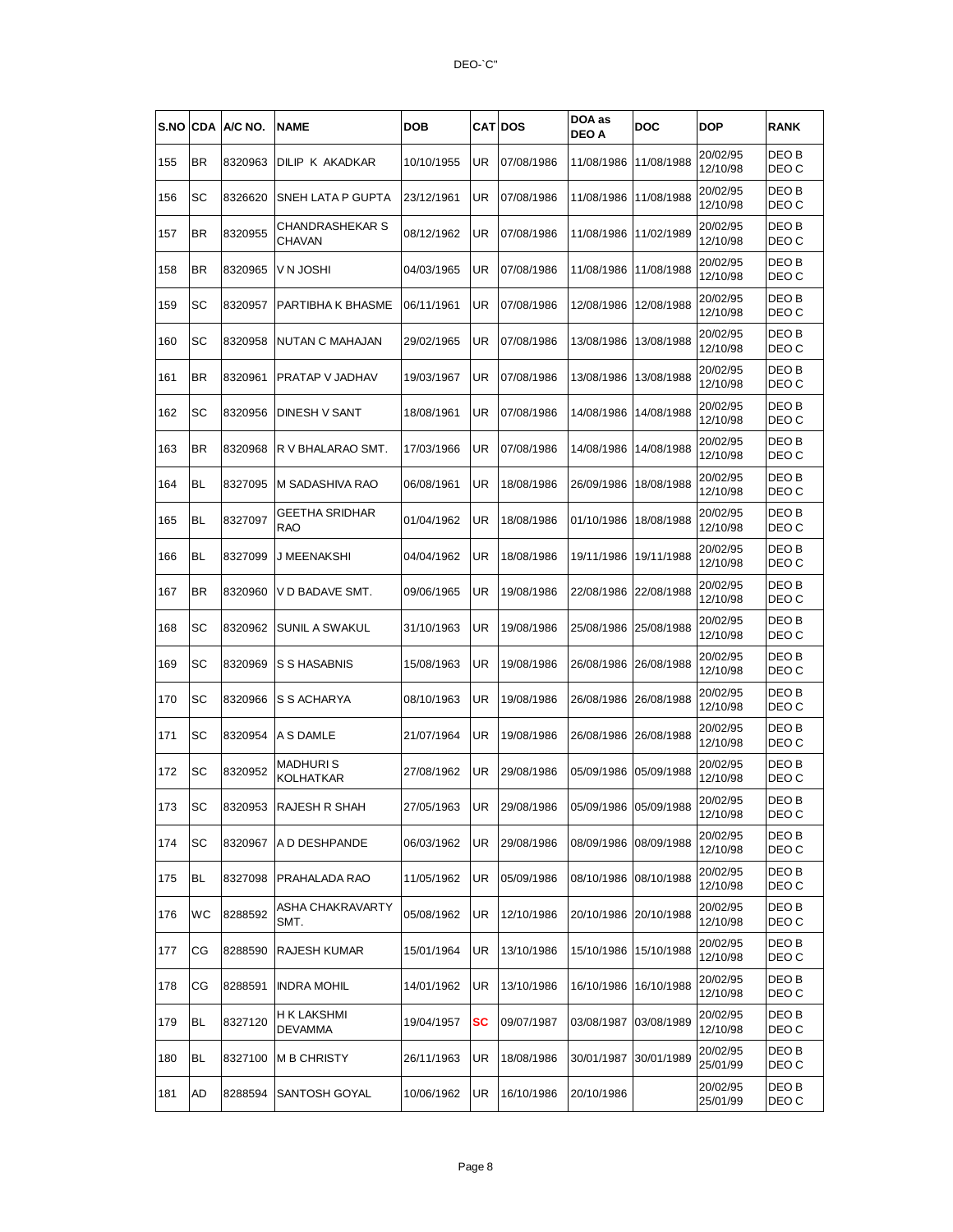| S.NO | <b>CDA</b> | A/C NO. | <b>NAME</b>                    | <b>DOB</b> |    | <b>CAT DOS</b> | DOA as<br><b>DEO A</b> | DOC        | <b>DOP</b>           | <b>RANK</b>    |
|------|------------|---------|--------------------------------|------------|----|----------------|------------------------|------------|----------------------|----------------|
| 182  | СG         | 8288593 | <b>MEENAKSHI GROVER</b>        | 15/12/1963 | UR | 16/10/1986     | 20/10/1986             | 20/10/1988 | 20/02/95<br>25/01/99 | DEO B<br>DEO C |
| 183  | BL         | 8327105 | <b>N VENKATESH</b>             | 13/04/1963 | UR | 12/11/1986     | 05/02/1987             | 05/02/1989 | 20/02/95<br>25/01/99 | DEO B<br>DEO C |
| 184  | BL         | 8327103 | D MANJULA BAI                  | 04/10/1963 | UR | 12/11/1986     | 05/02/1987             | 05/02/1989 | 20/02/95<br>25/01/99 | DEO B<br>DEO C |
| 185  | BL         | 8327104 | K MURLIDHARA                   | 21/11/1963 | UR | 12/11/1986     | 05/02/1987             | 05/02/1989 | 20/02/95<br>25/01/99 | DEO B<br>DEO C |
| 186  | SC         | 8326700 | U T JOSHI                      | 30/08/1961 | UR | 22/01/1987     | 28/01/1987             | 28/01/1989 | 20/02/95<br>25/01/99 | DEO B<br>DEO C |
| 187  | OF         | 8326699 | C P ADSUL                      | 12/03/1963 | UR | 22/01/1987     | 28/01/1987             | 28/01/1989 | 20/02/95<br>25/01/99 | DEO B<br>DEO C |
| 188  | SC         | 8326702 | VINOD AMBADAS KALE 10/11/1964  |            | UR | 22/01/1987     | 28/01/1987             | 09/08/1989 | 20/02/95<br>25/01/99 | DEO B<br>DEO C |
| 189  | SC         | 8326701 | <b>SUNIL K PATIL</b>           | 07/08/1965 | UR | 22/01/1987     | 28/01/1987             | 18/04/1990 | 20/02/95<br>04/05/99 | DEO B<br>DEO C |
| 190  | OF         | 8326704 | A R GUJARATHI                  | 28/02/1964 | UR | 22/01/1987     | 29/01/1987             | 29/01/1989 | 20/02/95<br>03/05/99 | DEO B<br>DEO C |
| 191  | SC         | 8326703 | PRASHANT V SHUKLA              | 24/04/1964 | UR | 22/01/1987     | 29/01/1987             | 18/04/1990 | 20/02/95<br>03/05/99 | DEO B<br>DEO C |
| 192  | SC         | 8326706 | V C JADHAV                     | 05/09/1962 | UR | 22/01/1987     | 30/01/1987             | 09/08/1989 | 20/02/95<br>02/01/02 | DEO B<br>DEO C |
| 193  | SC         | 8326705 | R E BAVISKAR                   | 05/06/1963 | UR | 22/01/1987     | 30/01/1987             | 30/01/1989 | 20/02/95<br>02/01/02 | DEO B<br>DEO C |
| 194  | NY         | 8326707 | S D GAWADE                     | 04/08/1965 | UR | 22/01/1987     | 30/01/1987             | 03/09/1990 | 20/02/95<br>02/01/02 | DEO B<br>DEO C |
| 195  | SC         | 8326728 | <b>K K SALI</b>                | 12/04/1964 | UR | 03/03/1987     | 06/03/1987             | 18/04/1990 | 20/02/95<br>02/01/02 | DEO B<br>DEO C |
| 196  | СG         | 8288598 | SHASHI BALA<br><b>BHARDWAJ</b> | 30/08/1964 | UR | 31/03/1987     | 02/04/1987             | 02/04/1989 | 20/02/95<br>02/01/02 | DEO B<br>DEO C |
| 197  | RD         | 8288600 | <b>MAMTA BHATIA</b>            | 04/04/1965 | UR | 31/03/1987     | 03/04/1987             | 03/04/1989 | 20/02/95<br>02/01/02 | DEO B<br>DEO C |
| 198  | СG         | 8329661 | <b>ASHA JOSHI</b>              | 05/06/1965 | UR | 31/03/1987     | 06/04/1987             | 06/04/1989 | 20/02/95<br>02/01/02 | DEO B<br>DEO C |
| 199  | OF         | 8324081 | SANJAY S<br>WAGHMARE           | 03/08/1965 | sc | 03/06/1987     | 14/07/1988             | 14/07/1990 | 20/02/95<br>02/01/02 | DEO B<br>DEO C |
| 200  | BL         |         | 8327126 SURESH BABU NAIK       | 04/08/1957 | SC | 09/07/1987     | 10/08/1987             | 10/08/1989 | 27/07/95<br>02/01/02 | DEO B<br>DEO C |
| 201  | BL         | 8327127 | <b>D T SAMBANDAM</b>           | 21/07/1959 | SC | 09/07/1987     | 10/08/1987             | 10/08/1989 | 27/07/95<br>02/01/02 | DEO B<br>DEO C |
| 202  | CC         | 8328370 | <b>SHAMBHOO NATH</b>           | 01/07/1960 | SC | 31/01/1988     | 30/05/1988             | 29/05/1990 | 27/07/95<br>02/01/02 | DEO B<br>DEO C |
| 203  | CС         | 8328371 | HARI RAM GAUTAM                | 06/12/1958 | SC | 31/01/1988     | 31/05/1988             | 30/05/1990 | 27/07/95<br>02/01/02 | DEO B<br>DEO C |
| 204  | CС         | 8328380 | RAM MOHAN VERMA                | 12/02/1960 | SC | 31/01/1988     | 01/06/1988             | 31/05/1990 | 27/07/95<br>02/01/02 | DEO B<br>DEO C |
| 205  | CС         | 8328406 | <b>MAHANT RAM</b>              | 01/07/1959 | SC | 31/01/1988     | 21/07/1988             | 20/07/1990 | 27/07/95<br>02/01/02 | DEO B<br>DEO C |
| 206  | WС         | 8330487 | SUNITA KUMARI SMT.             | 22/09/1965 | sc | 25/03/1988     | 30/03/1988             | 29/03/1990 | 27/07/95<br>02/01/02 | DEO B<br>DEO C |
| 207  | SВ         | 8325562 | G VIJAYA KUMAR                 | 06/01/1968 | sc | 27/04/1988     | 05/05/1988             | 05/05/1990 | 27/07/95<br>02/01/02 | DEO B<br>DEO C |
| 208  | SB         | 8325580 | G REKHA RANI                   | 06/09/1959 | SC | 20/05/1988     | 26/05/1988             | 26/05/1990 | 27/07/95<br>02/01/02 | DEO B<br>DEO C |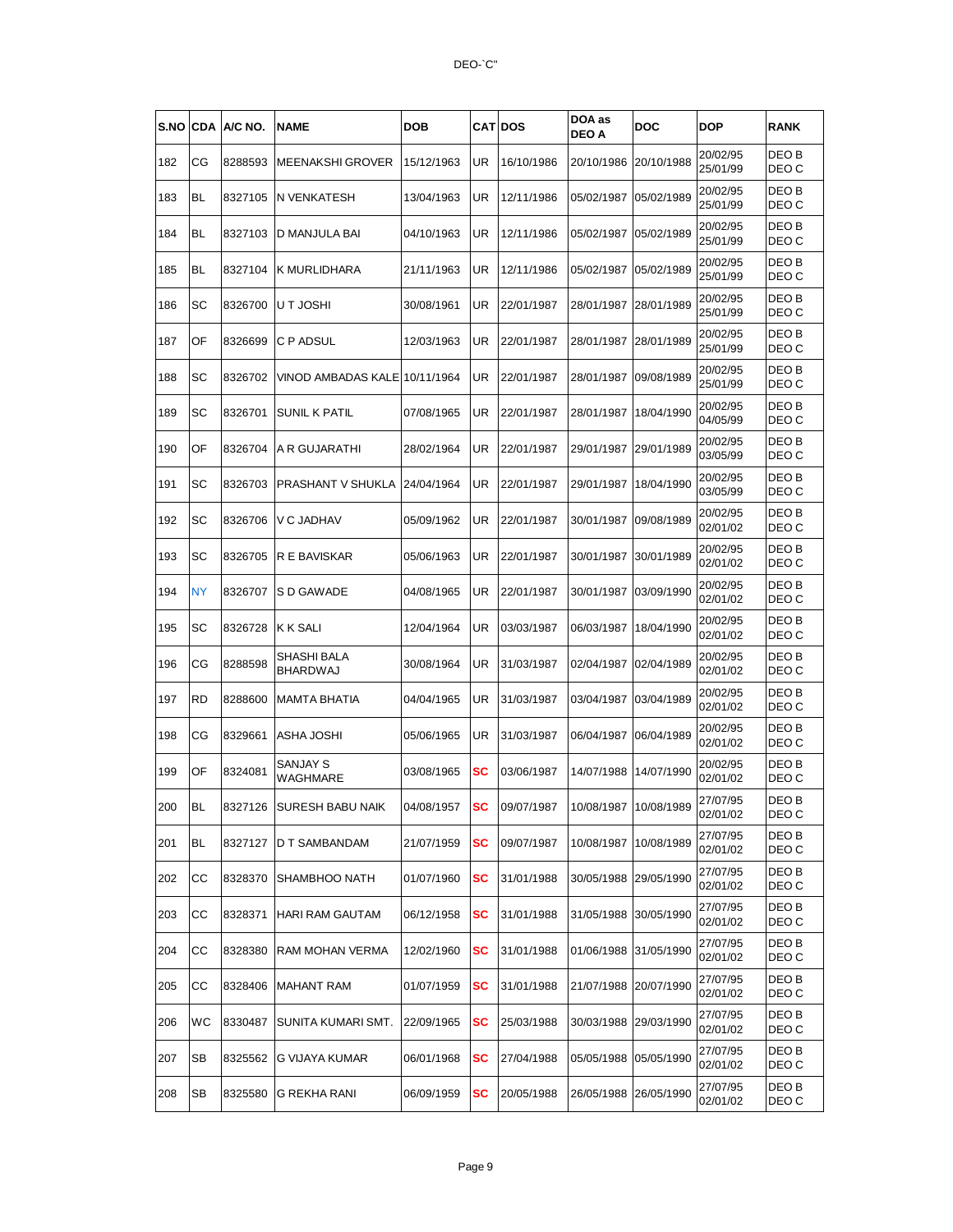| S.NO | <b>CDA</b> | A/C NO. | <b>NAME</b>                         | <b>DOB</b> |    | <b>CATIDOS</b> | DOA as<br><b>DEO A</b> | DOC        | DOP                  | <b>RANK</b>               |
|------|------------|---------|-------------------------------------|------------|----|----------------|------------------------|------------|----------------------|---------------------------|
| 209  | SВ         | 8325582 | <b>P SURENDRA NATH</b>              | 09/12/1967 | SC | 20/05/1988     | 26/05/1988             | 26/05/1990 | 27/07/95<br>02/01/02 | DEO B<br>DEO C            |
| 210  | SВ         | 8325586 | <b>K SUMITHRA</b>                   | 05/05/1967 | sc | 30/05/1988     | 01/06/1988             | 01/06/1990 | 27/07/95<br>02/01/02 | DEO B<br>DEO C            |
| 211  | BL         | 8325646 | K RANI SHANTHA<br><b>KUMAR</b>      | 02/05/1964 | SC | 06/10/1988     | 16/11/1988             | 16/11/1990 | 27/07/95<br>02/01/02 | DEO B<br>DEO C            |
| 212  | PD         | 8329677 | RAJE                                | 05/07/1962 | SC | 26/12/1988     | 29/12/1988             | 29/12/1990 | 27/07/95<br>02/01/02 | DEO B<br>DEO C            |
| 213  | BL         | 8325664 | R PRAKASH BABU                      | 25/10/1968 | sc | 16/01/1989     | 22/02/1989             | 22/02/1991 | 27/07/95<br>02/01/02 | DEO B<br>DEO C            |
| 214  | CΝ         | 8325661 | C BHOPAL                            | 28/05/1963 | SC | 16/02/1989     | 17/02/1989             | 17/02/1991 | 27/07/95<br>02/01/02 | DEO B<br>DEO C            |
| 215  | CΝ         | 8325660 | V SURYANARAYANA                     | 15/04/1967 | SC | 16/02/1989     | 17/02/1989             | 17/02/1991 | 27/07/95<br>02/01/02 | DEO B<br>DEO C            |
| 216  | WС         | 8329662 | SUNDRINEGISMT.                      | 12/02/1964 | UR | 13/04/1987     | 20/04/1987             | 20/04/1989 | 20/02/95<br>31/10/02 | DEO B<br>DEO C            |
| 217  | СN         | 8324025 | MADHIVANAN K<br><b>REDDIAR</b>      | 16/05/1962 | UR | 03/06/1987     | 25/06/1987             | 25/06/1989 | 20/02/95<br>31/10/02 | DEO B<br>DEO C            |
| 218  | OF         | 8324018 | R B PATIL                           | 29/05/1962 | UR | 03/06/1987     | 25/06/1987             | 25/06/1989 | 20/02/95<br>31/10/02 | DEO B<br>DEO C            |
| 219  | OF         | 8324021 | VANITA DEEPAK<br>VAHIKAR            | 21/08/1962 | UR | 03/06/1987     | 25/06/1987             | 25/06/1989 | 20/02/95<br>31/10/02 | DEO <sub>B</sub><br>DEO C |
| 220  | OF         | 8324024 | VINAYA VINOD<br>SARPOTDAR           | 25/07/1963 | UR | 03/06/1987     | 25/06/1987             | 25/06/1989 | 20/02/95<br>31/10/02 | DEO B<br>DEO C            |
| 221  | OF         | 8324019 | JYOTI ARVIND<br>KULKARNI            | 13/02/1964 | UR | 03/06/1987     | 25/06/1987             | 25/06/1989 | 20/02/95<br>31/10/02 | DEO B<br>DEO C            |
| 222  | <b>SC</b>  | 8324023 | MANGALA VIVEK<br>VIDWANS            | 03/03/1964 | UR | 03/06/1987     | 25/06/1987             | 25/06/1989 | 20/02/95<br>31/10/02 | DEO B<br>DEO C            |
| 223  | OF         | 8324028 | ANJALI P ROKADE                     | 27/04/1965 | UR | 03/06/1987     | 26/06/1987             | 26/06/1989 | 20/02/95<br>31/10/02 | DEO B<br>DEO C            |
| 224  | OF         | 8324020 | A N KARAMBELKAR                     | 21/10/1962 | UR | 03/06/1987     | 25/06/1987             | 25/06/1989 | 20/02/95<br>01/04/04 | DEO B<br>DEO C            |
| 225  | OF         | 8324034 | MAKARAND<br><b>SHRIRANG</b><br>SANE | 30/05/1963 | UR | 03/06/1987     | 29/06/1987             | 29/06/1989 | 20/02/95<br>01/04/04 | DEO B<br>DEO C            |
| 226  | OF         | 8324035 | SANJEEV S<br>godkhindi              | 17/01/1965 | UR | 03/06/1987     | 01/07/1987             | 01/07/1989 | 20/02/95<br>01/04/04 | DEO B<br>DEO C            |
| 227  | OF         |         | 8324043 M D PATANKAR                | 10/06/1962 | UR | 03/06/1987     | 06/07/1987             | 06/07/1989 | 20/02/95<br>01/04/04 | DEO B<br>DEO C            |
| 228  | OF         | 8324044 | S R SANAS                           | 18/03/1967 | UR | 03/06/1987     | 07/07/1987             | 07/07/1989 | 20/02/95<br>01/04/04 | DEO B<br>DEO C            |
| 229  | OF         | 8324048 | <b>NARENDRA S SATHE</b>             | 18/07/1965 | UR | 03/06/1987     | 27/07/1987             | 27/07/1989 | 20/02/95<br>01/04/04 | DEO B<br>DEO C            |
| 230  | OF         | 8324054 | <b>SINDHU S SHEOLE</b>              | 12/10/1962 | UR | 03/06/1987     | 03/08/1987             | 03/08/1989 | 20/02/95<br>01/04/04 | DEO B<br>DEO C            |
| 231  | ΝY         | 8324053 | KANCHANA SRIKANT                    | 29/09/1963 | UR | 03/06/1987     | 03/08/1987             | 02/08/1989 | 20/02/95<br>01/04/04 | DEO B<br>DEO C            |
| 232  | OF         | 8324055 | <b>SAMIR M DESHMUKH</b>             | 15/07/1965 | UR | 03/06/1987     | 05/08/1987             | 05/08/1989 | 20/02/95<br>01/04/04 | DEO B<br>DEO C            |
| 233  | AR         | 8316129 | DHIRAJ GUPTA                        | 18/02/1966 | UR | 24/06/1987     | 16/07/1987             |            | 20/02/95<br>01/04/04 | DEO B<br>DEO C            |
| 234  | AR         | 8316132 | <b>BIMAL KUMAR</b><br>SHARMA        | 04/10/1962 | UR | 24/06/1987     | 20/07/1987             | 20/07/1989 | 20/02/95<br>01/04/04 | DEO B<br>DEO C            |
| 235  | CС         | 8316133 | RAKESH KUMAR<br>MARWAH              | 12/03/1967 | UR | 24/06/1987     | 20/07/1987             |            | 20/02/95<br>01/04/04 | DEO B<br>DEO C            |